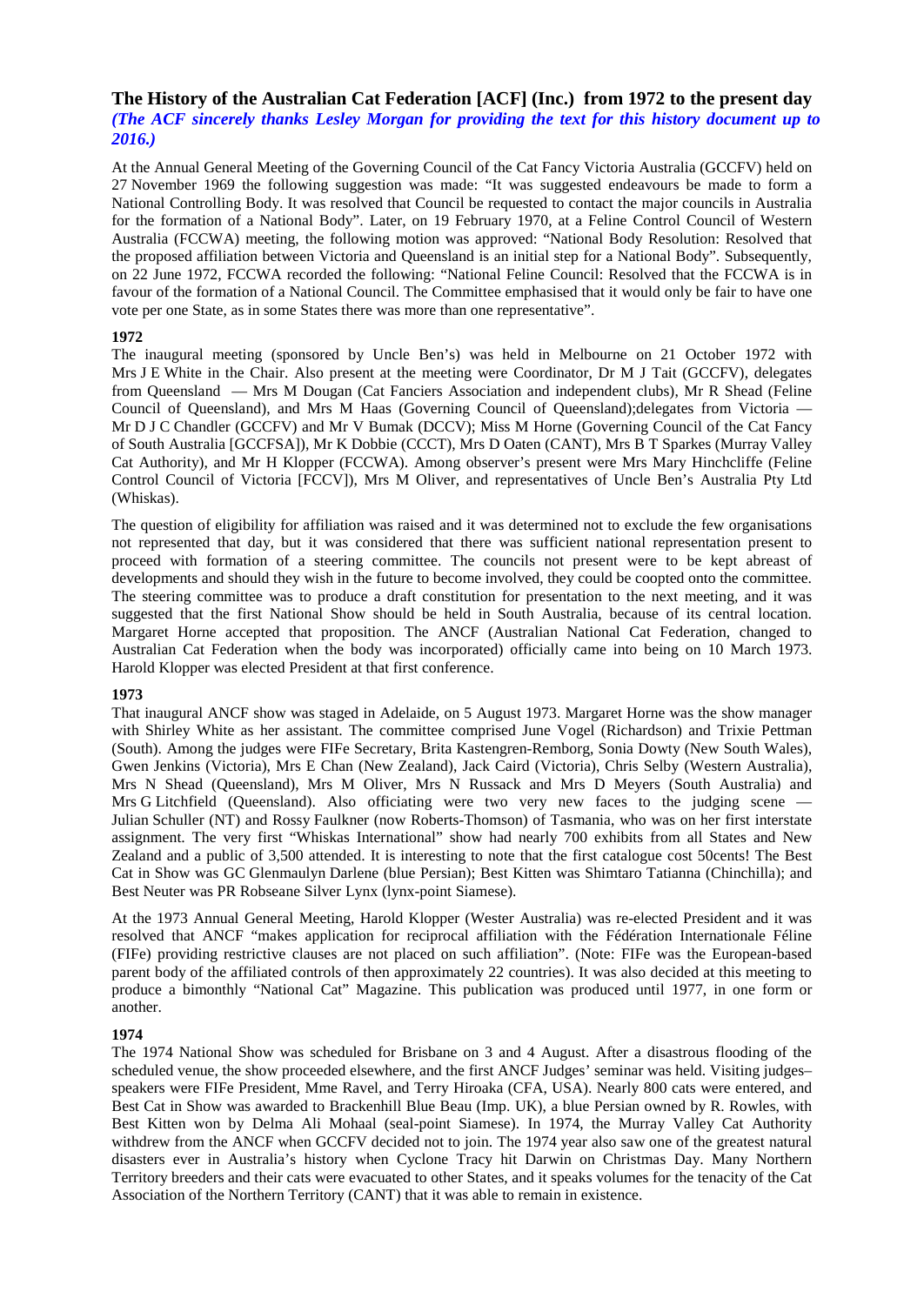The action switched to Victoria in 1975 and the National Show was run by the Feline Control Council of Victoria (FCCV) for the first time, on the Queen's Birthday weekend. It attracted an entry of 950, and was staged at the Royal Showgrounds. Ruth McDonald from New Zealand officiated, with 26 Australian colleagues. The Best Longhair Cat was a black and white Persian, Norwood Pippin; Best Shorthair Cat was Brooklea Nijinsky (Russian); Best Shorthair Kitten was Redwyton Gooditwoshoes (blue British Shorthair); Best Shorthair Desexed was Redwyton Pollywaffle (blue British Shorthair); Best Siamese Cat was Taiping Stanislaus (bluepoint); Best Siamese Kitten was Panthera Sparkie (seal-point); and Best Siamese Desexed Exhibit was Casedero Don Carlos. In November, the present name of the organisation was registered, and the body incorporated. Also during 1975, the ACF register of prefixes was initiated, to avoid the then common duplication of prefixes around Australia, and the Australian National Champion title was instituted.

### **1976**

1976 saw the National Show reverting to Adelaide again, with over 900 exhibits on display. The Best in Show award went to a New Zealand entry, Ch Bonaventura Blue Bentley (Imp. UK), a British Shorthair, owned by Leonie Rains. The Best Longhair Cat was Lavendel Crème Apollo (cream); Best Longhair Kitten was Pardeux Jack of Hearts; Best Longhair Desexed was Arrakish Blu Toby (blue); Best Foreign Shorthair Cat was Ch Kingsmead Gold Phora (tawny Abyssinian); Best Desexed Foreign Shorthair Cat was DGC Sandoway Pushkin (Russian); Best Siamese Cat was Taiping Stanislaus (blue-point); and the Best Desexed Siamese exhibit was PN Yerindi Silver Belle (blue-point).

## **1977**

In 1977, the National was held for the first time in Tasmania, and Dr Bill Groom (Chairman of the Governing Council of the Cat Fancy of Great Britain, GCCFGB) was a guest judge. There were approximately 800 exhibits and the Best Cat was Zabadak Mahdi (lilac tabby-point). The Best Kitten was Benchana Blue Lynx (blue tabbypoint), with Best Neuter awarded to Redwyton Susie Blue (British Shorthair). Also in 1977, the first ACF Judges' and breeders' tour of Europe was staged. Thirty-five people participated, with many of that number gaining FIFe national or international accreditation as a result. The process followed to achieve this status was not so stringent as for the later groups (1980 and 1982) which had to adhere strictly to FIFe requirements. All involved paid their own way, and they were split into three groups, each of which wended its way in different directions. Those still a part of the ACF who participated in the trip were Margaret Horne, June Richardson, Judith Russack, Julian Schuller, Dianne Dolman, Lesley Morgan, and Trixie Pettman-South.

#### **1978**

Brisbane hosted the 1978 National Show weekend. By now, there had been an amalgamation of Queensland bodies, and the Queensland Feline Association (QFA) had come into being as a result. The overseas judges who officiated were Dorrie Brice-Webb and Shirley Bullock (United Kingdom). The Best Longhair Cat (and Supreme Cat) was Int. Ch. GC Agena Beau Fantastic (white Persian), sired by the 1974 winner, Brackenhill Blue Beau. Tops and Trevor Jowett had a spectacular National that year, with their British Blues winning various awards. The Best Shorthair Cat was GC Jezreel Jackpot (Imp UK); his daughter, Redwyton Bunty, was Reserve to him, while another daughter (R. Susie Blue) was Reserve Shorthair Neuter. Reserve Shorthair Kitten was R. Dollypots (progeny of Jackpot and Bunty). The Best Siamese Adult was seal-point Delma Arabian Fanticee.

#### **1979**

1979 saw the National weekend return to Perth and, this time, it was a cultural exchange, with eight European judges beginning their tour of Australia at this event. They were joined by Lucy Koh of Singapore, a Siamese breeder and judge. There was a line-up of 658 cats, and "real" panel judging was employed for the first time in Australia. The Best Longhair Cat was Myamba Marmaduke (blue). The Best Shorthair Cat was Blaumeise Kashtan (Havana); Best Longhair Kitten was Pimpala Ambassadress (cream); Best Shorthair Kitten was Quashon Copper Faerho (chocolate-point Siamese); Best Longhair Desexed was Amer-Aust Malinga (cream); Best Shorthair Desexed was GPN Watanabe No Nookie (brown Burmese). As there was a suitable panel of FIFe judges present, Mr Terry Dever (Queensland) was examined and awarded FIFe National status for Shorthairs. He was the only judge thus qualified who gained that title without leaving Australia.

#### **1980**

Founding President, Harold Klopper, handed over the reins to fellow West Australian, Jack Howson, in 1980. Mr Howson had previously been Secretary and this position was now filled by Faye Schipperheijn. Post-cyclone Darwin was the setting for the show and Annual General Meeting and, at this meeting, it was decided that an ACF Judges Association was desirable. International Liaison Officer (ILO), Mrs Oliver, reported that a World Federation of Cat Fanciers had been mooted (incorporating the Fédération Internationale Féline [FIFe], Governing Council of the Cat Fancy of Great Britain [GCCFGB], and the Cat Fanciers Association [CFA] in the United States) and it was hoped that it would be formed within two years. (Note: It took 15 years, and the ACF was one of the core participants.) Belgian judge, Peter Scholer, was joined by others from all affiliates. The Best Cat in Show (for the second time; that cat was a stayer!) was Int Ch GC Agena Beau Fantastic; Best Shorthair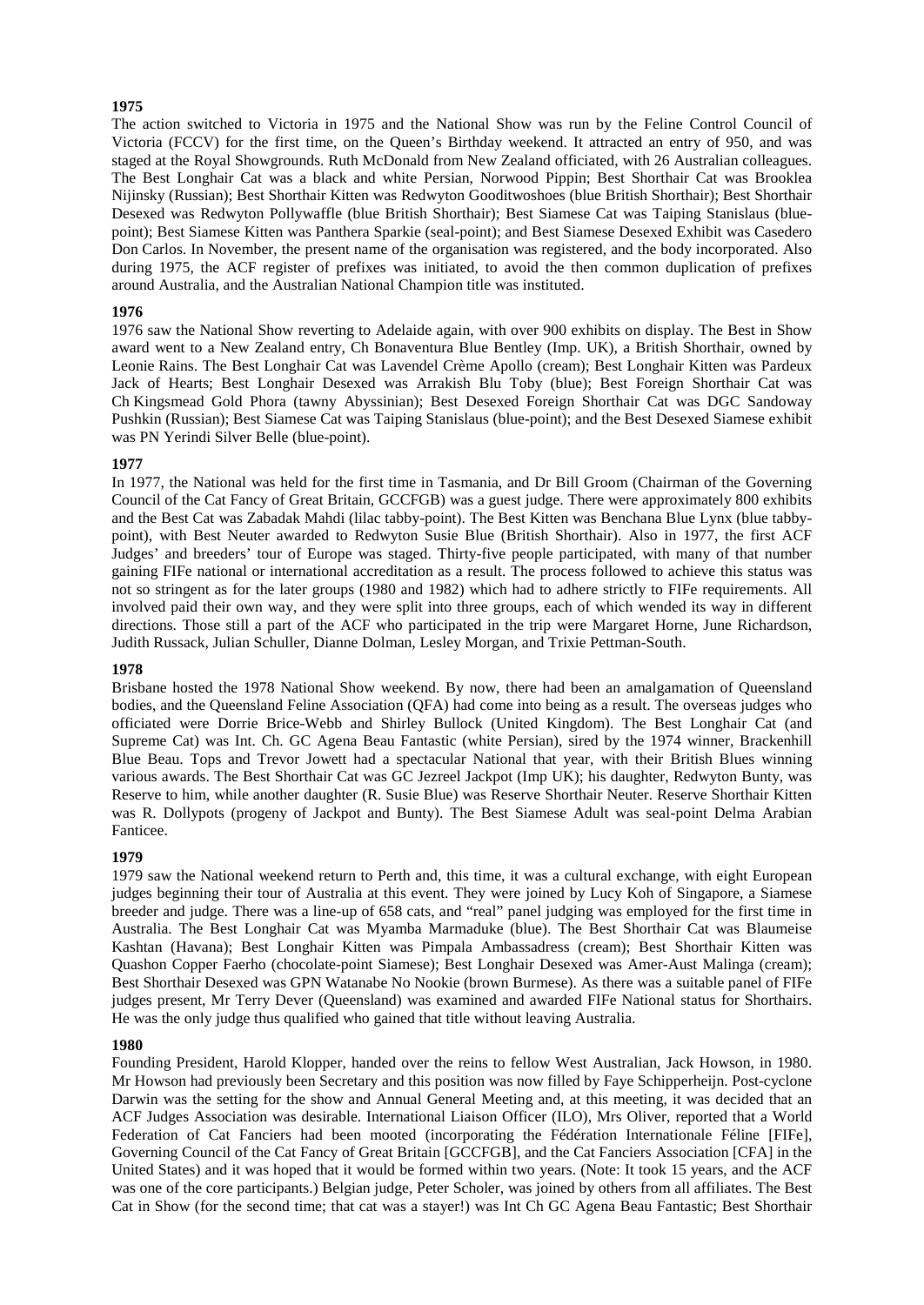Kitten was Kokadjo Red Emma (red-point Siamese); and Best Shorthair Desexed Exhibit was Amberkit Anoki (sorrel Abyssinian). Another tour of European shows was undertaken in 1990 by Australian judges seeking FIFe qualifications, with current ACF panel judge, Margaret Bush, gaining her FIFe national longhair "ticket".

## **1981**

This year saw the national proceedings move back to Melbourne. Jean Crockart (United Kingdom) and Will Thompson (CFA) were visitors, and Jean became patron of the ACF Judges Guild, which held its inaugural meeting. The ACF Yearbook (begun in 1978) advertised its rates at \$75 for a full page, \$45 for a half page, and \$30 for a quarter page. (Which makes today's prices especially good value!) Judging ran overtime, and there was some confusion about who won Best Exhibit, but the Best Longhair Kitten was a Chinchilla, Nepeta Beau Brummell, while Best Longhair Cat was a tortoiseshell and white, Sundown Calico Princess. The Best Longhair Neuter was another Chinchilla, Calo Jasmine.

## **1982**

Vaughan Barber (CFA) was the guest judge for the 1982 National Show, held in Adelaide. Somalis were recognised, the subject of Balinese broached, and chocolate and lilac Persians given breed numbers. (Note: No Best in Show details are available.)

## **1983**

The 1983 National weekend in Queensland was attended by various overseas observers; three members of the Malaysian Cat Club as well as Lucy Koh from Singapore were present. Don Swanson (CFA) was the overseas judge and among the winning cats was GC Magnifique Mon Blanc (white Persian) as Best Longhair Cat; Best Kitten was blue and white Persian Glevum Rythm 'n 'Blues; and Overall Exhibit was GC Bajimbi Cream Tomboy (cream Burmese). There were around 500 entries. The first Guild seminar was held, featuring semilonghair breeds. The retirement of Jack Howson as President necessitated a change of face at the helm. (For a period, Vice-President, Nita Russack, had acted in his stead).

## **1984**

Bjorn Christie Johnstone (director, RAST) succeeded Jack Howson as President. He chaired his only Annual General Meeting when Whyalla (South Australia) was host to the National Show weekend. Unfortunately, his was a short tenure. His presidency was conditional on moving towards an amalgamated cat fancy in Australia, with the now five-year-old Coordinating Cat Council of Australia (CCCA) and ACF "getting together". For various reasons, this did not occur and, as he foreshadowed at the AGM, he later withdrew from office. The 1984 Whyalla National Show was the first hosted outside a capital city, and it was some achievement for a country South Australian club to manage a show so much bigger than their regular shows. Swiss judge, Alfred Wittich, was present and the Best Cat in Show was GC Redwyton Wetheby James (blue British Shorthair and grandson of the 1978 winner), The Best Kitten was Absin Fandango (tawny Abyssinian); and the Best Neuter was Mischa Dorian, a cream Persian. The Guild seminar topic was blue cats (all breeds). One conference matter covered was which judges should adjudicate on Balinese and Somalis (at this stage, the FIFe-style semilonghair group still existed) and the consensus was that they should be handled by appropriate shorthair judges, given their type. FIFe standards were to be adopted by ACF and, for the first time, it was suggested that ACF might do away with breed numbers.

## **1985**

With the Perth 1985 meeting came recognition of Balinese (providing they were Group 2, rather than experimentally bred) and Judith Russack was by now Secretary. Nita Russack was once more Acting President for the meeting but was succeeded by Eileen Eckblom (Mayor of Whyalla) who was elected at this Annual General Meeting. The Guild seminar was on Abyssinians and Somalis, and five International Champion titles were granted. Mrs Oliver (International Liaison Officer since 1973) was succeeded in that position by Julian Schuller. (Mrs Oliver was in Europe at the time, and had become Vice-President of FIFe by this stage). The Best Entire Cat was Ch Janaldo Jean Pier (blue-eyed white Persian) and the Best Entire Kitten was Absin Avara (tawny Abyssinian). The Best Desexed Exhibit was Chardonnay Lady Toccara (seal-point Birman).

#### **1986**

The National Show moved back to Adelaide. The assessment of Russian Whites (with view to recognition) took place over the weekend, and there were more than two dozen available for inspection. Rex breeds were the seminar topic, and visiting judge, Will Thompson, gave a more general talk (with slides) on CFA cats. The big winner at this show was Byron Arabesque, a blue British Shorthair.

The Hon. Lance Barnard A.O. took over the Presidency, having been assured that all that would be required of him was his presence at ACF National weekends, apart from keeping in touch with the Secretary. How wrong that was to prove to be!

Later in 1986, the FIFe sent a communication to ACF, outlining its intent to take disciplinary action against its Australian affiliate. This was on the basis that ACF had breached various FIFe protocols (many of them petty in the extreme, such as publishing genetic articles by a non-FIFe, Dutch breeder–geneticist). The complaints were initiated by Mrs Oliver. It counted for little that at the time of ACF affiliation there was written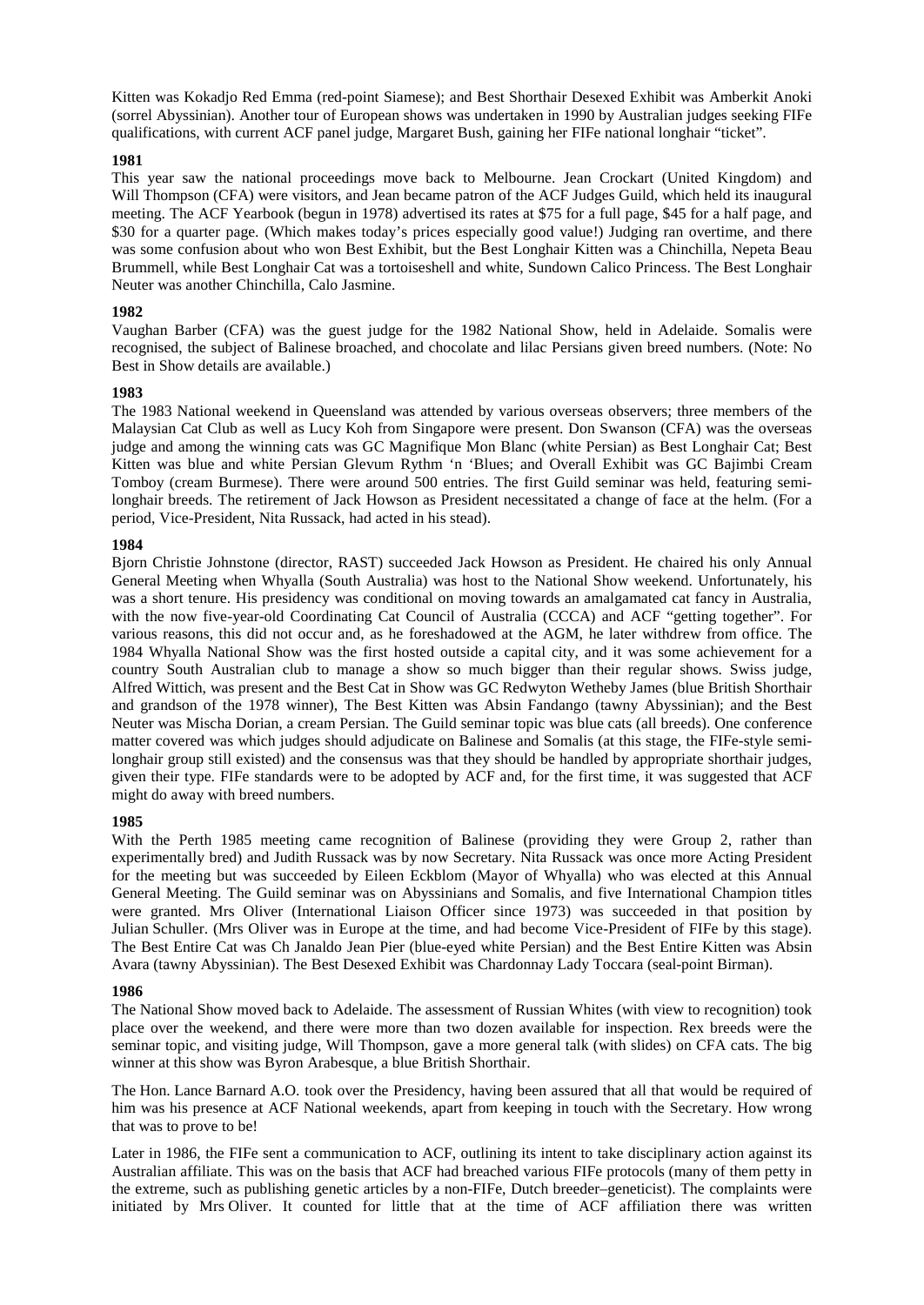acknowledgement from the then General Secretary that Australia would not be expected to adapt all its rules to European conditions. The Executive made a valiant attempt (in three languages) to defend the ACF position, but this was in vain. It was later revealed that not all the FIFe board nor disciplinary commission were completely informed on this matter and many were as much in the dark as we were. The "sentence" was commuted to suspension (on the suggestion of Alva Uddin, later to become FIFe President) at the 1987 General Assembly. Australian representatives present were frustrated in their attempts to put our case, and Mrs Thomas (who had not been allowed to sit as ACF delegate to the 1986 FIFe General Assembly, despite the fact that she was present) was most despondent in her report to the 1987 ACF AGM.

## **1987**

On a brighter note, Hobart hosted for the second time in 1987. Judith Russack handed over the secretariat to Lorna Thomas of Western Australia, and another "first" was scored when at the Guild Annual General Meeting it was suggested that open judging (in front of the exhibitors) should be compulsory. Judges were to decide whether they spoke to exhibitors or not. English judge, Joy Foster, joined a panel of our own judges at the show, and, for the first time, an Exotic Shorthair was Best in Show; Comyn Hetty Hotstuff won Best Longhair Kitten. Best Cat in Show was DGC Ellardee Pink Puma (cream shaded cameo Persian); Best Kitten was Sunglo Silhouette (black Oriental); and Best Neuter was DGC Wywory Monty Carlo (cameo Persian).

#### **1988**

The ACF moved from the Deep South in 1987, to the Top End in 1988 and Darwin was the scene for the Bicentennial National Show. All Show personnel (including judges and stewards) were arrayed in their best "colonial" garb in honour of the occasion and the guest judge was Alison Ashford from the United Kingdom. The Supreme Exhibit was Katya Count Sviatoslav (Russian blue); Best Kitten in show was Comyn Gooditwoshoes (black Exotic Shorthair); and Best Desexed Exhibit was Cleveland Rajahmah (blue Oriental).

Various changes to policy were implemented. Supplementary Register (SR) cats were declared eligible for competition against full register (so long as a certificate was endorsed showing the cat as SR); Exotic Shorthairs were recognised in all Persian colours; longhairs from Exotic breeding were allowed to be registered as longhair, so long as registration indicated full background; Exotics were to be judged by All-breeds or Longhair judges only. From this flowed the first suggestion to type-group, as is now common practice all over Australia.

At this meeting, delegates determined to pursue an association with FIFe, rather than to pursue a course of defending ACF affiliation. (As a result, the executive later opted to resign from FIFe, rather than suffer the ignominy of suspension. As its President had recently died and Mrs Oliver was acting President of FIFe, it seemed futile to hope for a change of heart.) Liaison with CCCA was endorsed by the meeting, in order to gain a truly-unified cat fancy in Australia. Two observers were to attend the next CCCA meeting.

#### **1989**

The Gold Coast proved a popular venue for the 1989 ACF weekend. Kim Everett (CFA) was present on the panel, as was Bambi Edwards (CCCA judge, New South Wales). Both addressed the Guild seminar, which covered topics ranging from Siamese head type through to "Influencing standards" (Jane Horstman). The show was the first open-style National, and the "talk show" format was off to a roaring start. The Best Group 1 Cat in Show and Supreme Exhibit was Tuam Manhattan (black Persian), while Reserve was a brown spotted British Shorthair, SDGC Caerlon Domino (also Best Shorthair Cat). The Best Shorthair Kitten was Kismayu Sherada (tawny Abyssinian) and the future superstar, Maclae Gold Coast King, made his debut as Best Siamese/Oriental kitten. Among decisions at the AGM was the facility for cadet judges undertaking an interstate assignment (as required by the ACF training scheme) to have financial assistance; and Scottish Folds were accepted, as were "new" Birman colours (red/tortie series). Russian whites and blacks were given full recognition, as were smokepoint Siamese and smoke Orientals, along with golden and colourpoint British.

There was a successful motion that more than one affiliate per state would be allowed, and that ACF–CCCA should formulate a common policy on acceptance of new affiliates. It was agreed that, from 24 July 1989, ACF would accept only registrations from its own, CCCA or overseas bodies, and that there be on-going dialogue between ACF and CCCA, with unity the aim. Julian Schuller took over as secretary of ACF, and Lesley Morgan replaced her as International Liaison Officer (ILO).

## **1990**

The ACF returned to Perth in 1990. Constitutional "tidy-up" dominated the Annual General Meeting, and the Judges Guild was endorsed as a recommendatory body to the ACF. A joint policy on recognition of new breeds was initiated; pewter Persians and tabby-point Birmans were accepted; and tight guidelines for allowable outcross in Scottish Folds were established. Qualifying for ACF National titles was clarified. Three challenges (or Awards of Merit) must be obtained at three National shows, with at least 20 months between the first and the last show. Alternatively, two certificates must be obtained at two National show plus three others issued by international or overseas judges (still with a 20-month minimum period). Ragdolls were given provisional recognition without challenge. Various show rules were discussed, and it was decided that, when panel judging was used at an ACF show to decide the Supreme Exhibit, it should be by secret ballot, not conferring. Supreme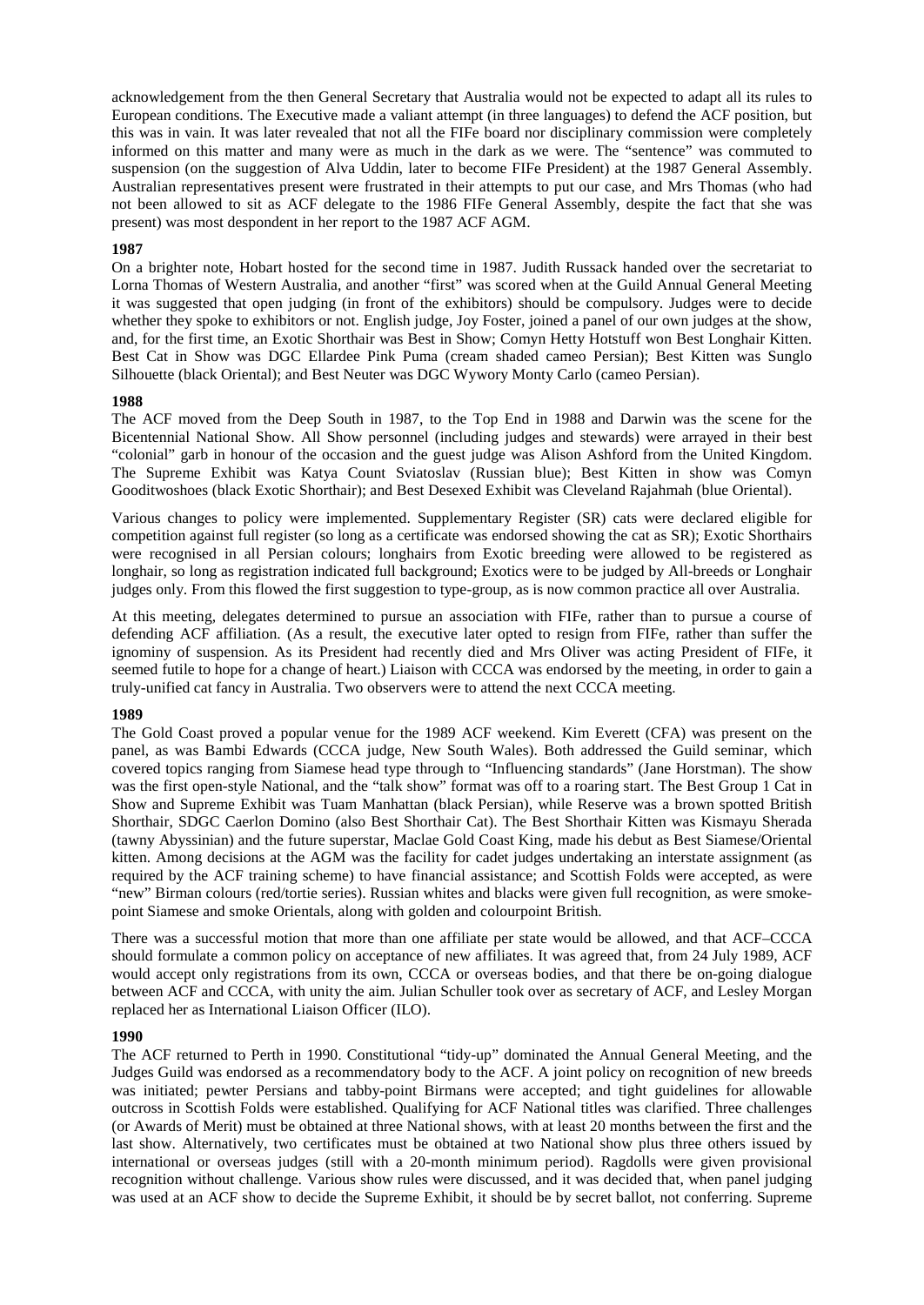Entire Cat this year was Ch Hitaga Wild Imp (tawny Abyssinian); Supreme Kitten was Itoka Bow Bells (blue British Shorthair); and Supreme Desexed Exhibit was Alborah Adriana (black Oriental).

#### **1991**

It was back to Adelaide this year. Janet Kneebone from New Zealand was the visiting judge, and the superstar was Supreme Exhibit, RGC Solaris D'Artagnon (blue Persian). Reserve Exhibit was awarded to a Cornish Rex, Rimfire Rex Qattara. The Guild seminar featured red cats (all breeds). At the Annual General Meeting, it became compulsory for breed names and colours to be written, rather than using breed numbers (which varied across Australian controls). Silver tabby-points were accepted and it was decided to reprint the standard book. There was spirited discussion on the placement of Persian noses; "or intermingled" was added to tortoiseshell colour descriptions; and Ragdolls (in the four colours and three patterns) were given full recognition. Spotted Mists were given provisional recognition, and judges were to be trained in the three Group categories. Cheryle Ross (CCCA observer and speaker) addressed the meeting on her visions for unity and a combined ACF–CCCA show.

#### **1992**

DCC hosted the 1992 show in Melbourne. Pat Hogan (New Zealand) was present on the judging panel, and for the first time, the Guild seminar attracted a number of judges from non-ACF groups, some of whom were delighted to join as associate members. Topics were generally about "new" breeds — Ocicats, Tonkinese and Maine Coons (the first in the country were presented to the seminar). Initiatives of the ACF Annual General Meeting included the listing of prefixes on the Royal Agricultural Society of New South Wales computer to avoid duplication by non-ACF bodies, as well as substantial changes to show rules. The Supreme Exhibit this year was Ranlauren Jacaranda (blue Oriental) and the Reserve was Gemara Tabu (brown tabby Exotic Shorthair).

#### **1993**

It was Just a "hop" across Bass Strait for 1993 when Launceston was "home" to the National. Alva Uddin (Sweden and President of FIFe) , Tom Herbst (USA) and Lotte Borch (Denmark) each judged a full group, at the show which first utilised the method now known as "Australian open-style" (i.e. cats housed in home cages in bays and the judges are the ones to move about, rather than the cats). *"The Australian open style" show is born, 1993* headlined the show and huge press coverage over the week preceding the show ensured a huge press of public all day. Of the almost 400 cats present, not one was Unable to be Handled (UTH), despite the bustle. This proved the efficacy of a "cat-friendly" judging system. British Shorthairs ruled the day in top awards and this was fitting as Tasmania was the home of the first imports into Australia. The Supreme Exhibit was a sentimental favourite, Redwyton Minehaha (blue British Shorthair spay, daughter of the 1984 National winner and great-grand-daughter of the 1978 winner). The Best Cat was GC Leminlain Penny Pixie (brown spotted British Shorthair and also a daughter of the 1984 winner). A tortie smoke Persian, Martes All Mixed Up, was Best Kitten. Dr Harry Cooper (Tasmanian resident and breeder–exhibitor) addressed the Guild seminar, as did Alva Uddin (on Norwegian Forests) and Lotte Borch on Scandinavian- versus "UK"-style Russians. Tom Herbst spoke on US breeds, such as American Wirehairs.

At the Annual General Meeting, the ACF National title requirement was changed to a minimum of 21 months; fawn and cinnamon were recognised in Group 2; tortie and black were allowed in Turkish Vans; and Spotted Mists were given full recognition.

As Alva Uddin was present, she was able to speak on the accord which had been mooted at the recent FIFe General Assembly; this was based on mutual recognition of judges, registrations and prefixes and agreement to judge by the others' standards when "guest-judging". FIFe philosophy had changed dramatically under her presidency, and "open doors" (world cooperation) was the theme. The meeting endorsed the International Liaison Officer's motion of an accord between ACF and FIFe. It was also suggested that a similar accord be sought with the New Zealand Cat Fancy. Mr Richings (CCCA Secretary) was present, and suggested that there be three-way discussions at the next CCCA meeting. He also said that the newly formed group in Western Australia (Cat Owners Association of Western Australia, [COAWA]) had not applied to join CCCA.

This was the meeting at which anti-cat legislation reared its ugly head and it was felt that we should, as a national body, confront such issues as a united voice. Thus, the Education and Management Committee evolved. The proposed joint ACF–CCCA show (to be held in Adelaide) was once again raised.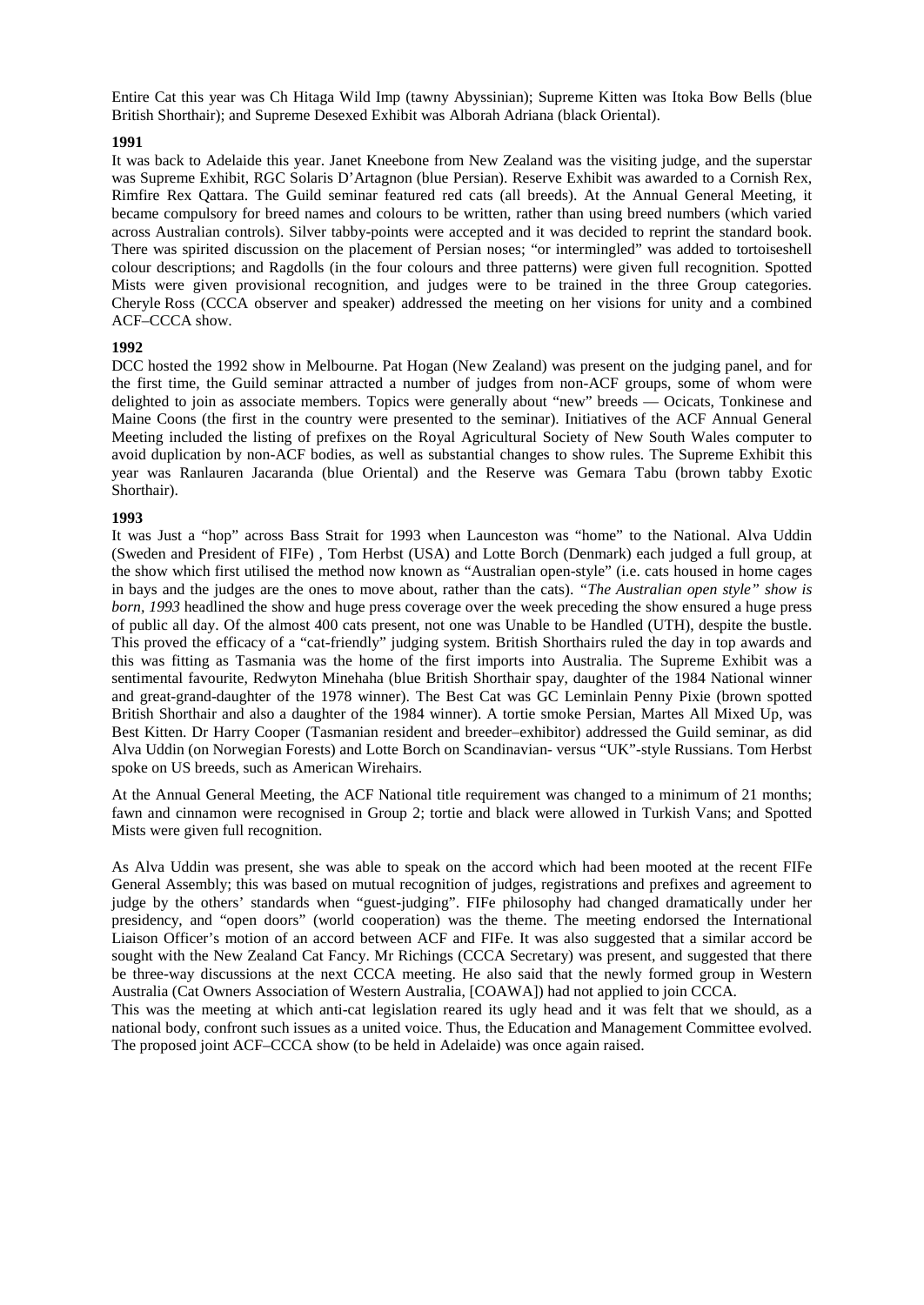As has become tradition, the "bring your thermals" National was followed by a tropical National, in Darwin. Tom Herbst returned from the USA, and the Guild seminar covered Ragdolls, judging British Shorthairs, and cosmetic surgery. At the show, the Supreme Exhibit was a black silver spotted Oriental kitten, Broadacres Matahari and the Reserve Exhibit was SRGPNGC Comyn Razzle Dazzle (black Exotic Shorthair). At the Annual General Meeting, the International Liaison Officer reported that the accord with FIFe was in place and ACF was, thus, officially recognised as an entity in its own right by FIFe. Tom Herbst raised the possibility of a similar agreement with his body, the American Cat Fanciers Association (ACFA). The idea of once again producing an ACF Yearbook was accepted. The Cymric breed was accepted so long as exhibits were not derived from colourpoints or carriers, and the ACF Award of Excellence (AoE) was instituted.

## **1995**

The ACF returned to the Gold Coast this year. The International Liaison Officer sent apologies as she was representing ACF at the first World Congress of Cat Organisations meeting in Holland. (FIFe, World Cat Federation [WCF], CFA and ACF.) To be invited to this meeting was significant recognition for ACF. Wain Harding of the USA was the guest judge. The top cats across two rings at the 1995 National came from several breeds. In Group 1 they included Best Cat, GC Mingmist Midnite Liasn/GC Scotsglen Deja Vu; Best Kitten, Willangi Zelda/ Tuam Heart 'n' Soul; and Best Neuter, GDGC Tuam Corvette/GDGC Tuam Turning Point. In Group 2, Best Cat was DGC Korindah Wisteria (both rings); Best Kitten was Korindah Alwayza Classic (both rings); and Best Neuter was GDGC Korindah Classic Creole/GC Maclae Gold Coast Angel. Across Group 3, the Best Cat was PDGC Ianthe Ruggerio/Ch Ishmar Lit'l Mishka; Best Kitten was Ke Li Shelley/Aurora Ta Keo Tomahawk; and Best Neuter was Fioric Miss Muppet/GC Alazar Bold Legend.

Annual General Meeting issues included refining the Award of Excellence (AOE); acceptance of Ocicats with the CFA standard; and allowing "with white" Ragdolls to have "a spot you can sit on" (i.e. one spot on hock). The Education and Management report detailed the progress for the year and the "breakaway" association in Tasmania (seeking CCCA affiliation) was discussed, with the ACF giving full support to its long-term Tasmanian affiliate, Cat Association of Tasmania Inc (CAT). It was decided that the initiative for further liaison with CCCA might best come from that body.

#### **1996**

We move to the 24th year since a unified, national body was formally mooted. In 1996, in Adelaide, the Supreme Panel selected Skylandia Song 'n' Danceman (red and white Persian) as Supreme Exhibit with GDGPN Delmont Stylish Moonlight (orange-eyed, white Persian neuter) as Reserve. The visiting judges were Joyce Irwin (USA), Penny Bydlinski (United Kingdom), and Waltraud Sattler (Germany). At the Guild seminar, Penny Bydlinski (a Burmilla breeder–judge) spoke on this emerging breed and Waltraud Sattler addressed members on her "other" breed, Ocicats. Barbara Fougere from Whiskas addressed members on health and breeding issues.

The show manager, Hilary Moore (Vice-President of ACF and President of the Guild,) had an exhausting weekend, wearing various hats. At the Annual General Meeting, time was given to the necessity to involve the "grassroots" members and, given the horrific fire which had destroyed South Australian Ocicat breeders, Joe and Edna Frittum's, home recently, the ACF contributed to the appeal initiated by Governing Council of the Cat Fancy of South Australia.

Again, the idea of a national register was discussed; Bengals were given provisional recognition, with ACF judges to submit reports on temperament to the Secretary for review in 1997; and it was agreed to keep a register of all kittens other than self -blue deriving from Korat matings. The style of ballot on to be used on ACF Supreme Panels was changed to allow judges to display their vote to the audience. The ACF judge training scheme was scheduled for an update; sub-committees of the ACF were granted (nonvoting) delegation to the ACF committee; and consideration was given to the nature of commemoration of the silver anniversary.

#### **1997**

The 1997 (25th anniversary) ACF Yearbook contained a potted history of the organisation spanning the period from its formation in 1972 to the (then) present day and the following sections record the activities of the subsequent decade.

Twenty-five years of ACF and appropriately (as ACF was "born" via Western Australia's vision) Perth put on a spectacular show at the Fremantle International Terminal with "Silver Anniversary" as the theme. The guest international judges were Sandra Perry and Chris McNeil from New Zealand. Waratah State Cat Alliance was admitted as a member body of the ACF. The year also saw the acceptance of many new breeds and colours — Japanese Bobtail, Scottish Fold Longhair, Singapura and Tonkinese (to be shown in Mink pattern only). The Scottish Shorthair ("pert" or straight-eared) was given provisional recognition as were the Burmilla and Bombay. New colours accepted were the Cinnamon and Apricot in Group 2, shaded/tipped Orientals, smoke bicolour Persian, tortie smoke and white Persians, and shaded/tipped bicolour/tortie and white Persians.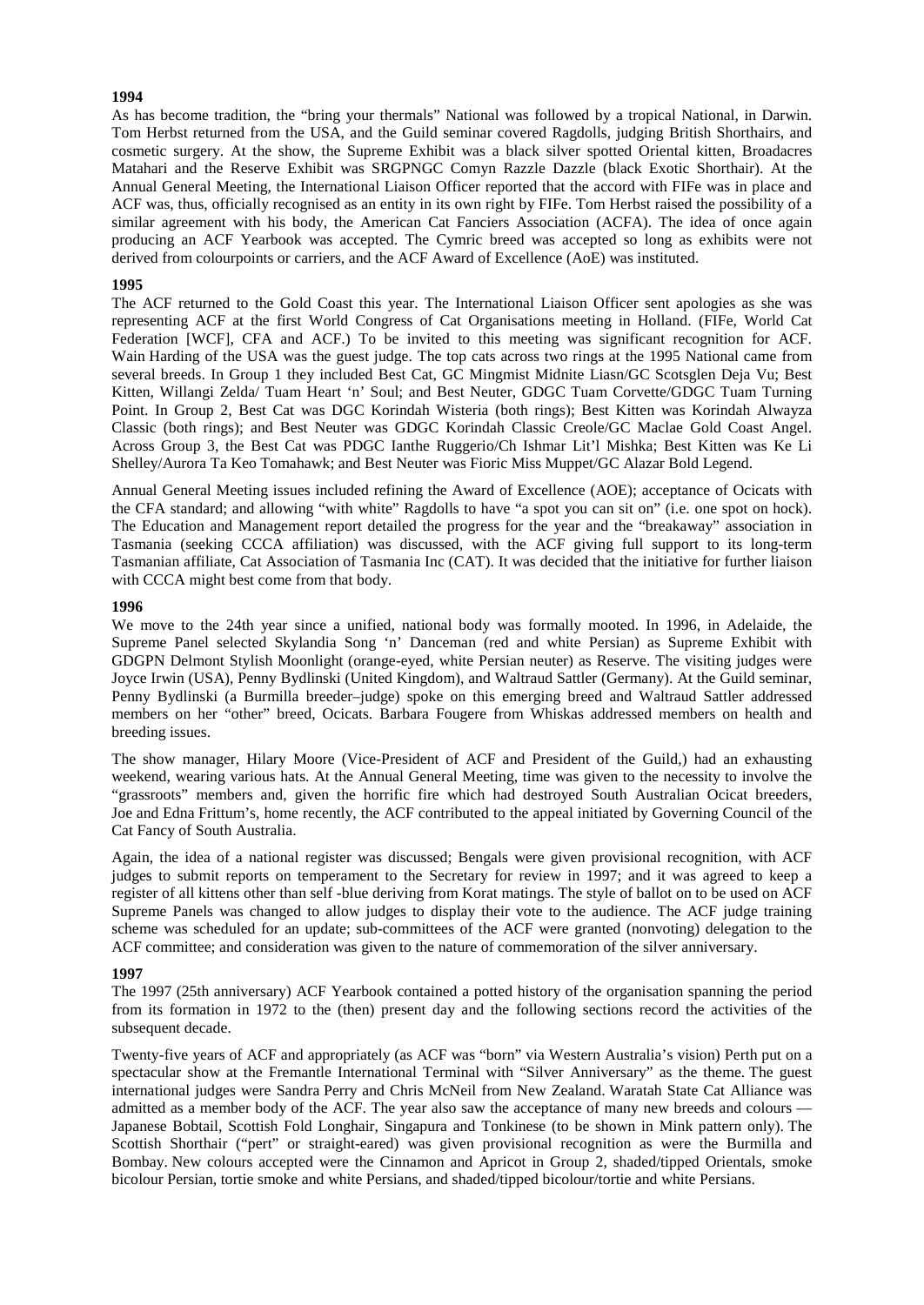Having received nothing but excellent reports on Bengal temperament, ACF was pleased to give the Bengal full recognition.

This year also saw the retirement of long-standing Honorary Secretary, Julian Schuller (Northern Territory) and the appointment of the present Secretary, Nell Evans (South Australia). It also saw the resignation of Haidee Lowe (Northern Territory) as Treasurer and she was replaced by Margaret Bush (Western Australia). Lesley Morgan Blythe retired as Secretary of the Judges Guild, to be replaced by Sandi Gemmell (a position that Sandi from the Northern Territory still holds). Helen Farmer (Tasmania) remained in her position as President of the Judges Guild.

The show itself produced a first. The Supreme Exhibit this year (Skylandia Make My Day, a cream bicolour Persian) was none other than the litter brother of the 1996 Supreme winner, Skylandia Song N Danceman (a red bicolour Persian). The Reserve Supreme Exhibit was a tawny Abyssinian, BGC Alazar Good Onya, and third was a Russian Blue, Ch. Niedra Lizette.

Nobody could have foretold the tumultuous 12 months that would follow this meeting when, within a couple of months, ACF would be without its President and Vice-President. In August, the death of our esteemed President of 11 years, The Hon. Lance Barnard AO, sent shockwaves through ACF. This was closely followed by the resignation of the Vice-President, Paul Doody (Western Australia). As a result, ACF appointed. Lesley Morgan Blythe (Tasmania) as Acting President and Keryn Rivett (Victoria) as Acting Vice-President. Together with the new Secretary and Treasurer, ACF was poised to head into a new era.

## **1998**

The National Show went to Melbourne this year with the Cat Association of Victoria as host. Lesley Morgan Blythe stepped down as Acting President to resume her duties as the International Liaison Officer and the new President, Dr Jan Hills from the Northern Territory, succeeded her in the chair. No other committee positions changed. One of the major events of the Annual General Meeting was the blanket acceptance of a new constitution (updates from previous years not having been recorded in accordance with Western Australia's Fair Trading requirements) which reflected all the changes made over the past six years.

The guest international judges were Louis Coste (France), Flavia Capra (Italy), and Stephe Bruin (Holland). The big winner at the National was Supreme Exhibit, Quanmarra Guylian (chocolate silver spotted Oriental kitten from Queensland) and Reserve was a lilac tortie Burmese baby, Summerlea Silken Shadows (New South Wales). This year saw some more "tidying-up" of the standards and the International Liaison Officer reported that the March meeting of Presidents of World Cat Organisations (FIFe, CFA, WCF, ACF and TICA) had formally adopted a name for this forum — the World Cat Congress (WCC). The marbled pattern was recognised in Australian Mists.

Later on in the year the Cat Fancy was saddened to hear of the death of Nita Russack, who served the cat fancy for over 40 years as both breeder ("King's Mead") and judge.

## **1999**

Tasmania hosted the 1999 National celebrations, with the show (and functions) held at Wrest Point Hotel Casino. A popular and distinguished start to the weekend was the Friday night reception at Government House for judges, delegates and organisers.

At the Annual General Meeting, the Queensland Independent Cat Council (QICC) Inc. was unanimously admitted as a member body (subject to written ratification by the affiliates) and John Blythe (Tasmania) was elected President of ACF. Kathie Scallan (Queensland Feline Association) became Vice-President.

The Burmilla was given full recognition using the FIFe standard and it was decided that, once significant alteration to a breed's standard was made, there could be no more change for three years. (Note: This was amended in 2004 to allow change if such change reflected possible resolution of a health issue.) Some variations to the Korat standard were allowed and the Sphynx was accepted with body of origin standard. The Norwegian Forest Cat standard was updated to reflect the decisions taken by FIFe (body of origin) at its Annual General Meeting only three weeks prior.

The show attracted 1.5 per cent of the State's population, in part because of the publicity afforded by the impending acceptance of the Sphynx breed, the first representative of which in the country was present for inspection. The overseas judges at the show were Aline and Phillipe Noel (France) and Wayne Trevathan (USA) and the panel finally chose as Supreme Exhibit Rama Road to Mandalay (black Oriental). An absolute crowdthriller was the vote by panel for Best Group 4 Exhibit, "Murphy", a Hobart Cat Centre resident who, with five other homeless cats, attended with a view to adoption. By 11 a.m. he had been adopted by Devon and Somali exhibitors, Vicki and Mick Essam. By 3 p.m. he was top domestic in the country!

Also during the year, a tour of FIFe shows saw Helen Farmer, Geoffrey Dumigan and Margaret Saal officiating in Denmark, Finland, the United Kingdom, and Austria Sadly, Helen Ferres, a South Australian judge and "Chiton" Siamese breeder died during the year.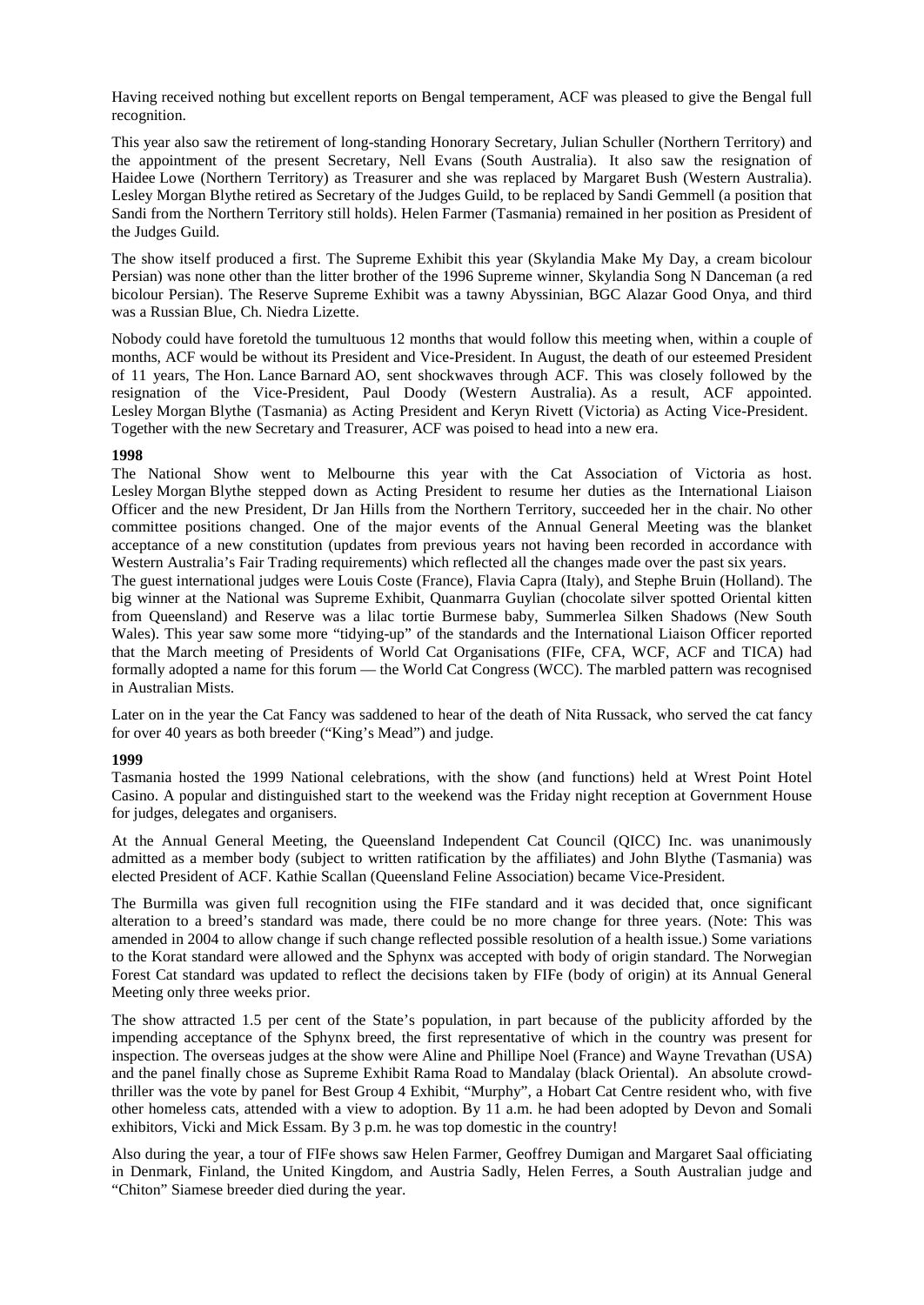On 1 January 1999, the ACF's Distinguished Merit (DM) Award was instituted, and the first four DM titles were issued thereafter. These went to GC Jezreel Jackpot (Imp. UK) and GC Redwyton Wetheby James, both blue British Shorthair males owned by E.T.H. and D.J. Jowett of Tasmania. The other winners were SR GC Comyn Jellyroll (black Exotic) and Comyn Lola Montez (blue Exotic) owned and bred by Lesley Morgan Blythe (Tasmania.)

### **2000**

Waratah State Cat Association was host to the National, held for the first time in New South Wales at Penrith. A very different show format meant a spread of the weekend's events. The award (over six rings) of "Highest Scoring Exhibit" went to Debbie Moreno's black spotted tabby Persian, Maskad Zulu (New South Wales).

The Guild meeting was frantic and, because of the show timetable, split into two sessions. Recognition was considered (and approved) for golden in Orientals and O-gene Ragdolls and caramel in Australian Mists. A wider range of colours and pattern was approved for Turkish Vans, the standard of which also underwent change. It was agreed that the "gold" and "peach" Australian Mists would be acknowledged as their genetic colours, i.e. cinnamon and fawn. The Persian–Exotic standard had an addition that the nose leather would now be "broad, with open nostril apertures".

At the Annual General Meeting, the meeting endorsed the exclusion from the ACF panel of any judge found guilty in a court of law of an act injurious or prejudicial to the aims and objectives or reputation of the cat fancy. The "milestones" form was introduced for any judges whose names are to be submitted for inclusion on the ACF National Panel of Judges.

## **2001**

The National Weekend was very successfully hosted by the Queensland Feline Association in Brisbane. There was no Supreme Exhibit, as QFA prefers to award no further than Best of Group awards. The overseas judges were Rachel Anger and Gary Veach (USA) and Johan Lamprecht from South Africa. The weekend was typically laid-back, Queensland style, with emphasis for many on the social component! Poignantly, recently retired ACF Executive member for the Cat Association of the Northern Territory, Diane Page, was present in her wheelchair for every event, flanked by husband, Ross and her children and grandchildren. Sadly, her untimely death occurred not very long after.

The Guild recommended recognition of the Selkirk Rex (longhair and shorthair), tortie tabby-point in Birmans and the marbled pattern in tabby Orientals, as well as a revision of the caramel and apricot point Siamese standards. At the Annual General Meeting, Geoffrey Dumigan was elected Vice-President of ACF.

The World Cat Congress was hosted in New South Wales (outside Europe for the first time) with the show run by the Waratah State Cat Association at Homebush in March and, at the World Cat Congress, as a result of ACF's nomination (seconded by the Cat Fanciers Association, United States) the New Zealand Cat Fancy became an associate member of WCC.

Br Gt GC Kokadjo Moonshadow (chocolate tabby point Siamese female owned by Julian Schuller and bred by L. Oliver) was granted the esteemed DM title.

## **2002**

On 22 May 2002, a meeting was held between representatives of ACF and the Cat Coordinating Council of Australia (CCCA) Inc. and this boded well for closer liaison. This was attended (for ACF) by the President, the Secretary, and the International Liaison Officer One outcome of the meeting was that CCCA opened its CCCA titles to ACF-registered cats in order to become consistent with established ACF practice.

Adelaide was the venue for both show and the Annual General Meeting, hosted by the Governing Council of the Cat Fancy of South Australia at Morphettville Racecourse. A Supreme Exhibit was awarded in each of the three rings and the winners were GC Kaloofa Blue Velvet, Pompey Puttin' on the Ritz (both blue British Shorthairs) and the stylish black Oriental kitten, Naengnoi Orient Express. The visiting judges were Kitty Angell (USA), Phillipe Noel (France), Jan van Rooyen (South Africa), and Yuki Hattori (Japan).

Michael Figwer (South Australia) was elected President and Keryn Rivett became Secretary. Barbara La Rocca (Queensland) became the new Vice-President. Recognition was granted to the Oriental bicolour; the Javanese was re-named "Oriental Longhair"; and the Tonkinese breed was accepted in O-gene. Selkirk Rex cats were allowed outcrossing until 2016 and some important clarification was made to the Recommended Practices on Breeding, i.e. neither rumpy Manx nor Scottish Fold may be mated like to like.

The inaugural ACF Distinguished Service Award was presented to Lesley Morgan Blythe for her efforts in many different ACF roles over more than two decades.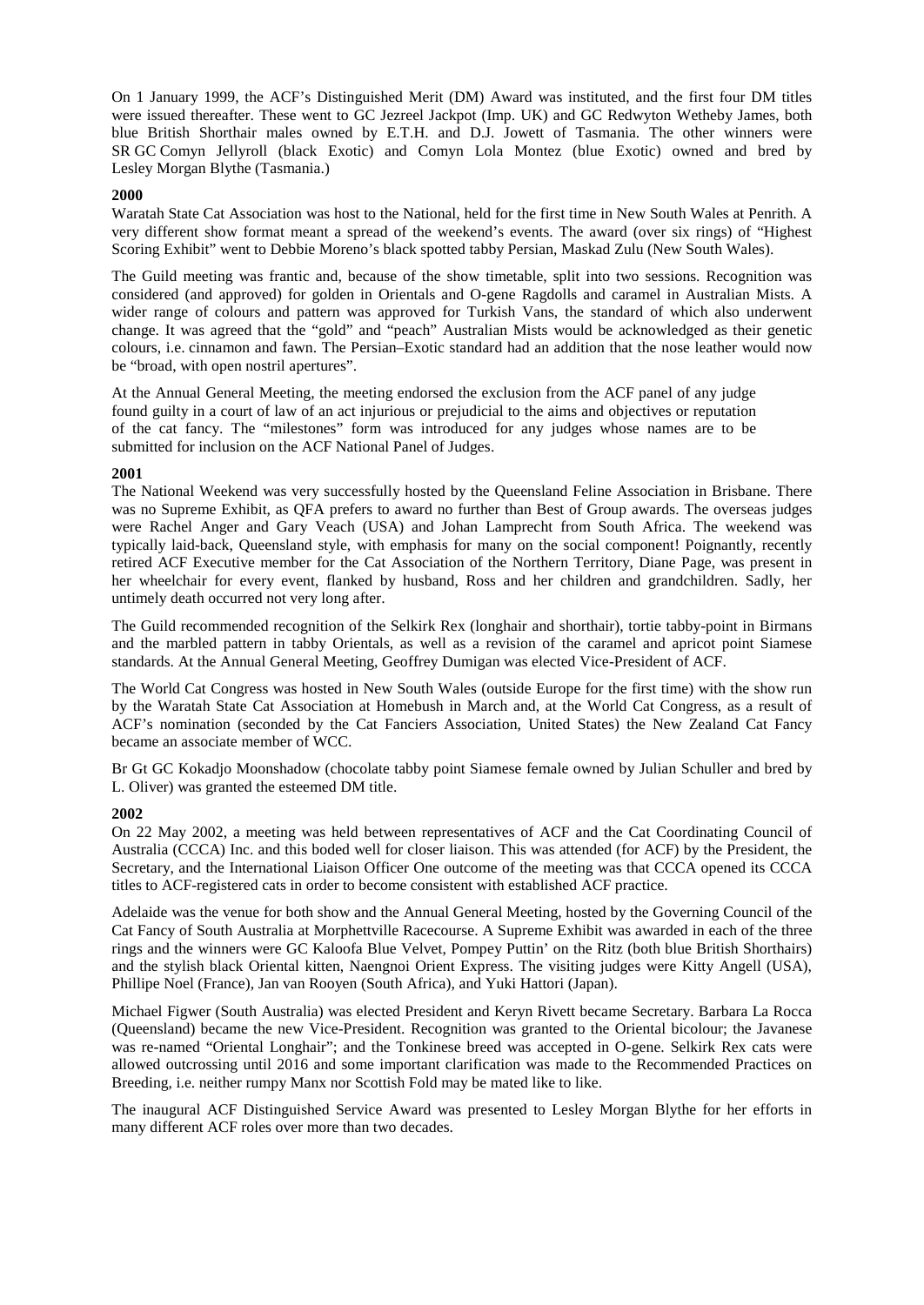Off we went to the tropics, to Darwin! This was a most welcome change for the many southerners who converged. In this year recognition was given to Siberians; apricot and caramel were recognised as well as silver tabby-point in Birmans and Ragdolls; caramel and apricot were accepted in Burmillas; and the ticked tabby pattern included in Persian–Exotic, British Shorthair, Scottish Fold and Shorthair, and Rex. John Blythe was re- -elected President and Allan Raymond became International Liaison Officer.

Again, the show format was different, so results for Best of Group were not calculated in the standard manner. The visiting judges were Olga Abramova (Russia–Israel) and Ken Lawrence (United States of America). The virtue of having an official Reserve judge was unfortunately made manifest when Olga was badly bitten and Ian Rivett stepped into the breach.

Lilac Burmese female, Kokhan Arielle Armani earned a Distinguished Merit award on the basis of two of her offspring winning Best Group 3 Kitten (Rings 3 and 4). The sheer quality of the Northern Territory Burmese was something of an eye-opener to many who had travelled from other States. For the first time, a Japanese Bobtail won a Best in Show at a National — Hajime Ji Yu (owned by Harry Bush, Western Australia). The Supreme Exhibit was a black Persian neuter from Queensland, ACF AoE Katzrus Kuta Kinda.

Early in the year, a Turkish Van female, Ch. Vanstar Nephra of Delisman (bred by Julie Walker and owned by Berenice Harris), was accorded DM status.

## **2004**

Westward, ho! ACF went back to Perth with the Feline Control Council of Western Australia as host this year. A bevy of overseas female judges graced the show. Aline Noel (now living in Canada), Nurit Pahl (Austria– Israel), Clare Coutinho (South Africa) and Stephe Bruin (Netherlands) combined with ACF judges to determine the winners. Ultimately, the Supreme Exhibit was Keeza Barnicle Bill (lilac Burmese) owned by Janine and Harry Cooper (Tasmania). Interestingly, he was a son of Kokhan Audacious Audin, the highest scoring Group 3 Kitten in Ring 3 the previous year.

Julian Schuller (Northern Territory) was elected President and Nell Evans (South Australia) returned to the Secretarial role. The new Vice-President was Keryn Rivett. The incoming President of the Judges Guild was Margo't Maddicks, replacing Helen Farmer whose long record of stewardship of the Judges Guild was so admired by its members. Lesley Morgan Blythe was much relieved at the prospect of being replaced as Editor of the "ACF Year Book 2005" by Jane van Dyk, family circumstances at the time prohibiting the necessary commitment on the previous Editor's part.

The Distinguished Service Award is not given lightly but this year it was presented, for the second time, to Margaret Bush (Western Australia) for her sterling record on ACF's behalf.

After much discussion at the Annual General Meeting, the suggestions for change to the constitution were abandoned and it was decided to revert to the Western Australian Fair Trading Model Rules (with slight variations). The formatting of the ACF By-laws document was still a work in progress. The meeting decided that, until ACF's constitutional overhaul was completed, it was inappropriate to meet with CCCA as planned. CCCA officer-bearers had taken the initiative to moot a new, single, national body but, without the constitution refined, ACF was not in a position to debate this prospect.

A further seven levels were added to the ACF Award of Excellence (AoE) scheme; there was a modification to the Ragdoll profile description; and the Foreign White Longhair was recognised. Bicolour Siamese and Balinese were recognised, as was the Burmilla Longhair. There was good news for host affiliates as it was agreed that they would retain 10 per cent of all profit made from National shows. On the health front, affiliates were to encourage Polycystic Kidney Disease (PKD) testing of Persians and derived breeds to be recorded for registration purposes.

Also during 2004, Geoffrey Dumigan and Diana Arnold participated in a judging tour which took them to the United Kingdom and the Czech Republic, making them the first Australian judges to officiate in the latter country.

### **2005**

A debut hosting by the Queensland Independent Cat Council at Marburg (near Ipswich, Queensland) took us out to an extremely pleasant, rural setting, where all events took place at Marburg Estate, with its Victorian Heritage-listed homestead building, complete with fabulous cedar panelling and resident ghost.

A Special General Meeting was convened for Friday afternoon, to admit the Feline Control Council of Queensland (FCCQ) Inc. (whose application for affiliation was submitted in February) as a new member body with voting rights at Monday's Annual General Meeting. This was a significant Annual General Meeting. The agenda contained many proposals for change to the old (existing) constitution, as well as a proposed new "overhaul" constitution. Add to that 33 years' worth of by-laws to be slotted into the appropriate place and there was, inevitably, a long meeting.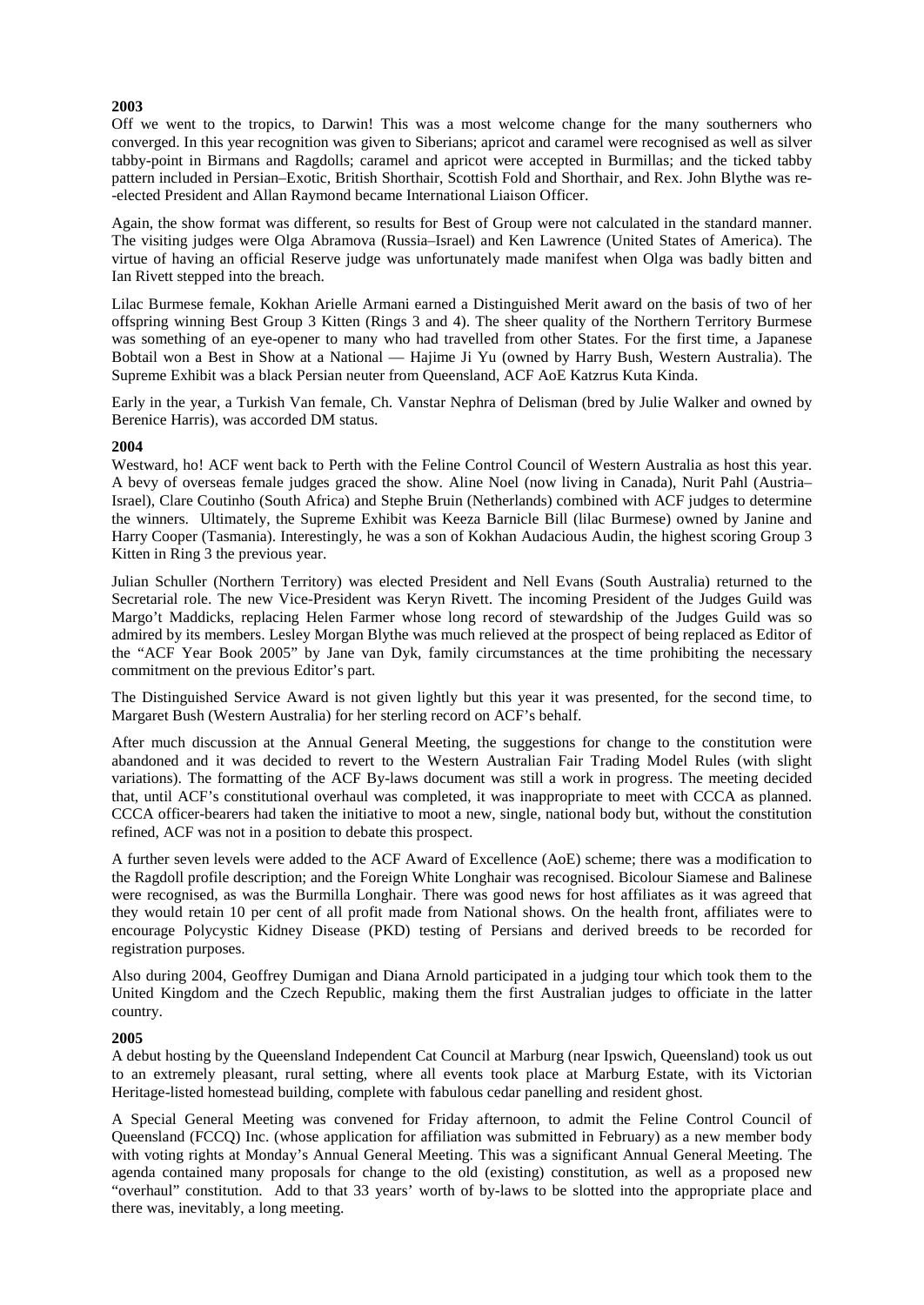Ultimately, the proposed new constitution was not accepted, so the amendments to the existing prevailed. There were no changes of position among the office-bearers, but Lesley Morgan Blyth was reappointed as Yearbook Editor.

However, the AGM was not all about the constitution. "Skeletal deformities' (formerly a withholding fault) was relocated to "Disqualification" in the standards book; the term "and white" was reserved for bicolours or vans of breeds where no differentiation of amount of white is made in the standard; and Rex and hairless breeds (with no points for colour) were now to be exhibited as Agouti, Agouti and White, Non-Agouti, and Non-Agouti and White. Mating of patched to pointed was accepted, so bicolour colourpoints became legitimate. Smoke points were accepted in all breeds that have both smoke and pointed patterns and it was no longer a penalty for apricot, red or cream cats to have freckles. An important set of motions which addressed problematic Persian–Exotic skull structure and Dm colours, as well as the silver series, was allowed in Persian–Exotic, British and Scottish breeds was passed. In Abyssinians, a bump on the nose became officially "undesirable" and cinnamon and fawn were accepted as Tonkinese colours. Golden (in breeds in which it is recognised) was allowed in colours other than black. The name of the Bombay as it is bred within affiliates was changed to "Australian Bombay", in order to avoid confusion with the US-style, original breed.

Another most important issue was the unanimous agreement to the Queensland Independent Cat Council's proposals that ACF take actions to address the south-east Asian pet trade problems that are of such concern to us all. This topic has been taken to the World Cat Congress and, in April 2007, action was taken to assist ACF and CCCA in its approaches to the Australian Government.

At the show, the major winners were Best Allbreed Cat (and Supreme Exhibit) was ACF AoE Gold CCCAGC, Sap. DGC Vonderbren Sumthing Special (blue van Persian); Best Allbreed Kitten was Creswell Tally Ho (cream Burmese); and Best Allbreed Neuter was Kachelle Sno Chivelle (Foreign White). As some had attended the World Cat Congress and New Zealand Cat Fancy National the week before, the judging line-up featured a large number of overseas judges, namely Pam DelaBar (United States), Edith-Mary Smith (Canada), Kaai Du Plessis (South Africa), Eric Reijers (Czech Republic), and Penny Bydlinski (United Kingdom).

Finally, two more DM winners emerged; Yendor Boronia (black Oriental who was bred by Margaret Sharpe and owned by J & H Slape and R Crowley) was awarded her title for the achievements of her ACF National Best-inshow-winning offspring and a grand old man (unfortunately no longer with us but whose offspring keep his name alive), Chiton Don Carlos (bred by Helen Ferres and owned by Liz and Scoot Andresen) became the first Siamese male to claim the title.

## **2006**

In October 2005, an application for membership of ACF was received from The Feline Association of New South Wales. This achieved a majority Executive vote and was confirmed at the Annual General Meeting in June 2006.

Geelong was the host city and the Cat Association of Victoria the host body for the 2006 National weekend. This was the ultimate "bring your thermals" weekend but, while the weather was frigid, the CAV hospitality was the opposite. The social events were extremely varied and ranged from informal welcome drinks at our "home", a holiday village where we occupied a series of self-contained cottages, to an even more informal barbecue (Harry Bush was grill chef), to one of the most memorable national show dinners where the venue was wonderful, the company was lively, and the food exquisite.

The show as always featured the crème de la crème from all States and Territories but the final winner was a local exhibit, a wonderful black Oriental owned and bred by Tracy Appleby, Watirah Naughty But Nice. There was no opportunity for the traditional photo of Supreme Exhibit in the silver Whiskas rose-bowl (put her in it and only the tips of her large ears would have shown!). The visiting judges were Louis Coste (France) and Kim Cutter (South Africa) and a most welcome visitor was the effervescent, South African judge, Lynel Du Toit, (passing through Geelong on her way home from the New Zealand Cat Fancy National the previous week).

At the 2006 Annual General Meeting, W.M. (Bill) Griffiths (a barrister from Tasmania) was elected President and Lesley Morgan Blythe returned to the role of International Liaison Officer. After the presidential election, the Vice-President (Keryn Rivett) took the chair and conducted a tight meeting.

Some of the key decisions were that, to be eligible for AoE awards, an exhibit must be placed in the Top Five at a given show; a subcommittee be appointed to review the constitution; provisional membership status of ACF became part of "Definitions" in the constitution; vitiligo (depigmentation of skin) was added to "Disqualifiers"; and mink pattern in Scottish breeds was accepted. Silver Bengals were recognised, as was the Egyptian Mau (using the CFA standard). It became optional for Groups 2 and 3 training to be combined and the meeting approved the formation of a subcommittee (each affiliate to nominate a representative) to collect and collate information dealing with welfare issues, with particular reference to the pet trade to south-east Asia.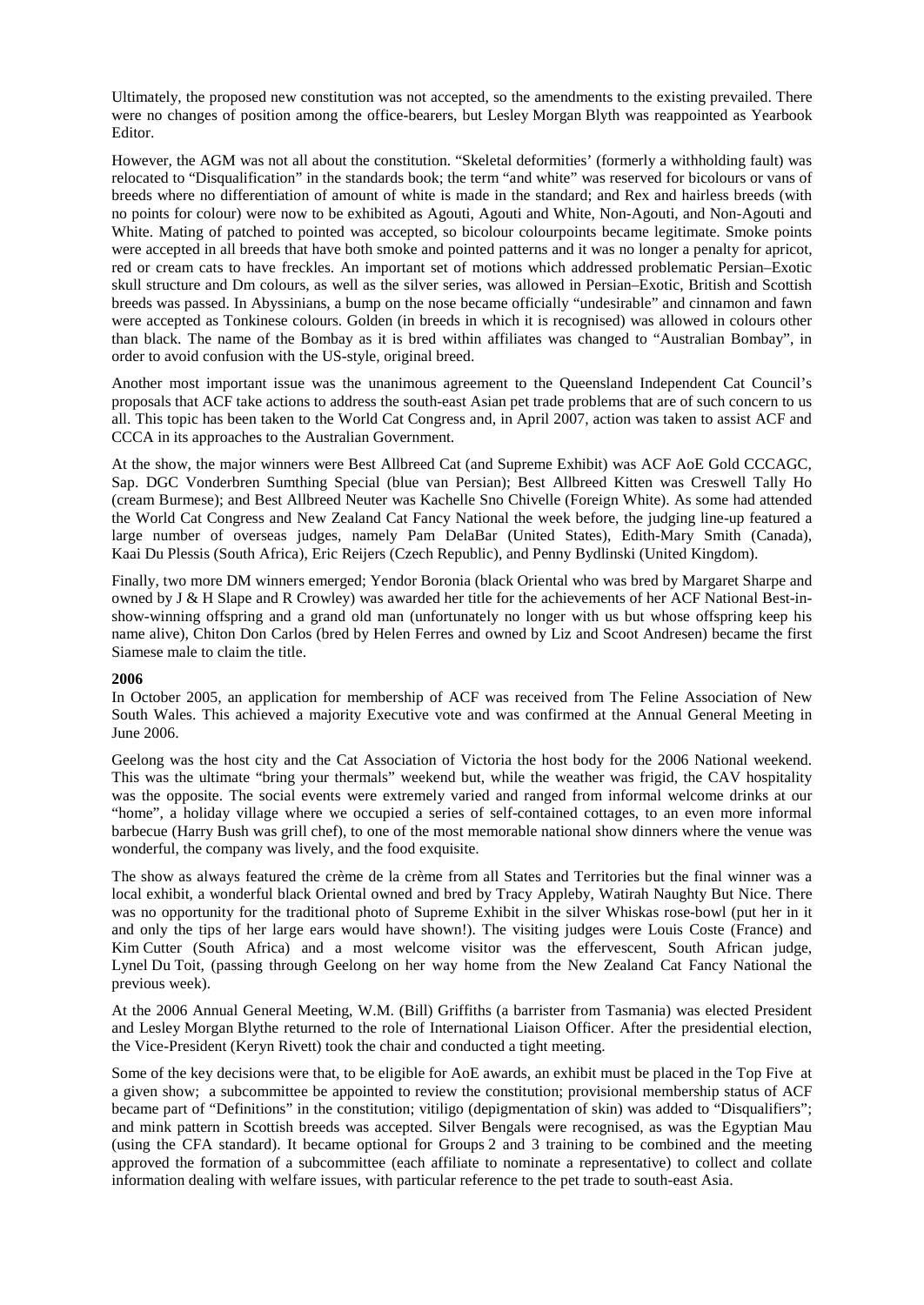Tasmania hosted the National show again, in Hobart, and the Supreme Exhibit was, for the first time, a Norwegian Forest Cat, Ch. Snowstars Xavier. Again, there were record-breaking crowds at the show. There were no changes to the officer-bearer positions. Secretary Nell Evans was the recipient of the third ACF Distinguished Service Award. Judge training rules were amended to allow already-licensed ACF panel judges to officiate interstate as a junior judge for their new group, under the supervision of a local tutor judge. The Siberian standard was amended to bring it in line with that of FIFe. The Scottish Longhair was recognised, as was the Tonkinese in pointed and "solid" patterns.

### **2008**

The Queensland Feline Association hosted the National weekend in Gympie, Queensland. Again, the officers of the Federation remained unchanged. The resolutions included that, to be listed on the ACF Panel of Judges, one must be normally domiciled in Australia; and that, if satisfying certain stringent conditions, (subject of by-laws) cats registered with WNCA may be registered by ACF affiliates. Provisional membership of the ACF was introduced. There were slight changes to the Turkish Van standard, clarification of "faults" in the Ragdoll standard; and changes to the head type standard for Cornish Rex. The LaPerm was recognised with The International Cat Association (TICA) standard.

## **2009**

The AGM and show were held in Adelaide, South Australia. Again, there were no changes to the list of officerbearers. It was decided that a review and update of the ACF Judges Training Scheme would be undertaken. A working party will investigate anomalies in the use of terminology throughout the standards. Standards for breeds with no points for colour or pattern were changed to include five points for these attributes. The smoke point and silver tabby point standards were updated (for all breeds) and extensive fine-tuning of Dilute modifier colours (caramel and apricot) was applied across the board. Cinnamon and Fawn were recognised in British Shorthairs and the standards of Abyssinian- and Burmese-derived breeds now also reflect that a bump in the nose is undesirable.

## **2010**

The National weekend took place in Perth hosted by the Feline Control Council of Western Australia (FCCWA), with a show featuring a mix of overseas judges from FIFe, TICA and CFA, as well as "the home team". The Supreme Exhibit in show was a chocolate tabby-point Siamese, Syrecks Sheyenne, owned and bred by Margaret Osler of Victoria. Professor Diana Davis succeeded Bill Griffiths as President and Sandi Gemmell (Acting Vice-President after the resignation of Margo't Maddicks) was elected unopposed to that position. Dr Isobel Johnstone became President of the Judges Guild. Among decisions taken at the Annual General Meeting were that Ocicats in classic pattern were accepted without challenge status as Ocicat AOV ("Any other Variety"); "hybridisation" colours and patterns are now acceptable in Manx; and Amber was recognised in Norwegian Forest Cats. White Orientals were recognised in blue-, green- and odd-eyed forms. Ocicats were removed from the list of breeds in which a bump on the nose is undesirable.

One of the original criteria for ACF awards was removed (i.e. that the exhibit must be placed in the Top 5) and judges will now only award if, in their opinions, the cats are worthy of 95 points. It was decided that the website would undergo a complete update and be professionally redesigned.

### **2011**

The Queensland Independent Cat Council (QICC) hosted the 2011 National weekend, with meetings taking place at Virginia Palms Hotel. Recent natural disasters (flooding and Cyclone Yasi) did not thwart QICC's enthusiasm. Thanks to the effect of Chilean volcanic ash, it was to be a longer, long-weekend than anticipated, with many flights cancelled. Visiting judges included Carlos Lopez (TICA, Argentina) who addressed the Guild seminar on Bengals, Don Finger (ACFA, USA) whose subject was Selkirk Rex, Monica Dany (TICA, Austria), and Karen Peplar and Lynel Du Toit (South Africa). After some years, the Annual General Meeting agreed to replace the current form of the standard book with an annual, complete edition in A4 size. The meeting also voted to retain original registration numbers when cats are transferred between councils and allowed reclassification of dilute colours on DNA results. It was reaffirmed that the website would be updated and professionally redesigned.

Caramel and Apricot in three base colours were recognised in tabby and smoke (including "with white") in the British Shorthair, Exotic, Persian and Scottish breeds, as was silver tabby-point in Persian, Exotic, and British Shorthair. There was a minor adjustment to the Maine Coon standard for coat texture and, after many years on provisional recognition, this time with a well-designed PowerPoint presentation, and with live samples present, the "Australian Bombay" achieved full championship status. Cats Victoria Incorporated (CVI) was granted full membership at the Annual General Meeting.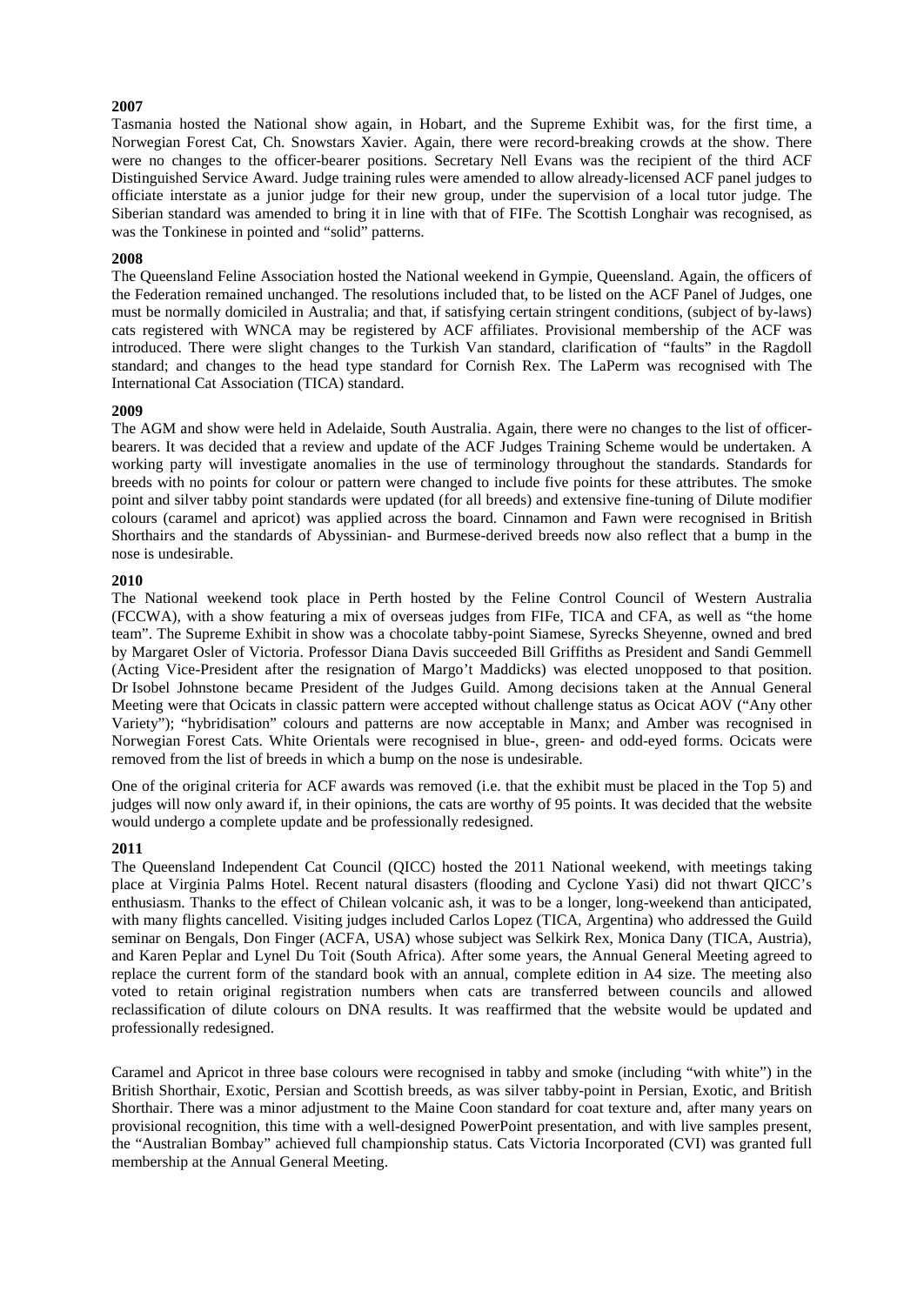In 1973, the ACF had its genesis with initial meeting organised in Melbourne by Clyde and Beryl Chandler of the Governing Council of the Cat Fancy of Victoria and Australia and others. The 40th ACF National Show was, therefore, held in Melbourne over the Queen's Birthday long weekend in June. This show was unique in the annals of the ACF as it was organised by a committee of people based around Australia. The Show Coordinator was Lesley Morgan in the deep south of the continent, Hobart, Tasmania and her hard-working assistant show manager Matthew Wood from South Australia took responsibility for ferrying cages to and from Melbourne among his other duties. Joint Show Secretary–Treasurer was Robbie Walker from Queensland's Gold Coast. The Northern Territory played no small part in this as Scoot Andresen in Alice Springs was the Chief Steward while in Western Australia Carole Galli and Pamela Lanigan handled sponsorship and the web site. The Supreme Exhibit was a Russian Blue from Western Australia, Kimara Zaris Evelina, owned and bred by L. Nikiforos

In 2012, the Governing Council of the Cat Fancy of Victoria and Australia (GCCFV) was welcomed back to the Annual General Meeting as an ACF member body after 39 years. GCCFV is the oldest cat body in Australia (founded in 1926) and in 1972 and 1973 participated in the first Australian National Cat Federation (ANCF) meetings.

The meeting approved amendments to facilitate more frequent meetings of the Federation and also passed amendments to some Show Rules. The adoption of a competency-based Judges Training Scheme was approved. The Peterbald, American Shorthair, American Curl and Pixiebob were accepted for recognition. Committees were convened to finalise standards for the Bombay and Peterbald. The Bengal Standard was amended to bring it into line with the current TICA (country of origin) standard. Bernadette Roberts became co-editor the ACF Yearbook with Lesley Morgan and will continue in that role in 2013. Julian Schuller was elected to the position of International Liaison Officer.

## **2014**

The ACF's 2014/15 year began with the National hosted in Sydney by ACF itself, with on the ground assistance from Cats NSW personnel. As in 2012 (Melbourne), 'fly-in' personnel played a large part in running the event with Cats NSW's Brad Curtis as Show Manager. The show was very successful and I was able to organize follow-up articles with two different forms of media – one internet-based and the other, the new pet magazine "Australian Dogs and Pets". The show was sponsored by Purina and OzPet, for which we thank those companies.

An interesting mix of overseas judges (most, first-timers to Australia) and a bevy of ACF's own comprised an interesting judging panel. Chief steward Scoot Andresen (reprising his 2012 role from the Melbourne National) ran his department very efficiently and a selection of 'gun' stewards ensured that Supreme panel judging ran smoothly and finished 3 minutes ahead of schedule. Eventually, the Supreme award was taken out by Ambritt Hurricane Harry, a British blue male who had also taken out Supreme Grp 3 Exhibit the previous year, in Adelaide.

As every year, the weekend afforded many social opportunities as friends from all over the country met up. It also offered those involved with the various meetings the usual endurance trial!

Unfortunately, our President, Prof Diana Davis, could not re-stand because of pressure of professional obligations. We thank her for her dedication to the role, which she fulfilled since 2010. Prof Eleanor Ramsay was elected in her stead (See 'New Faces" pages). There were no other changes to the line-up of officers of ACF.

New (provisional) affiliate Cats NSW sat for the first time at the AGM and GM and though it had no voting rights, it participated in all debate and indeed, had a motion on the agenda. (The progression from provisional to full membership of ACF is guided by the constitution.) It is most regrettable that as a provisional member, the body is not recognized by CCCA and that its judges (all but one, trained by CCCA) are no longer recognized, either. The same essentially applies to its registrations, though its registrar formerly held that role with a CCCA member body. I know that this is a source of bewilderment to many Australian exhibitors and breeders, so I mention it here. We are informed that the newest criterion for acceptance of our provisional bodies and their judges is that such bodies must have full voting rights with ACF. As there are two motions for the 2015 AGM to accept Cats NSW, it seems assured of gaining full membership status, and its judges and registrations thus being recognized by CCCA.

At the General Meeting (GM) various motions affecting standards, recognition of breeds and registrations were dealt with. As a result of some NZ and ANCATS Burmese (and Tonkinese thus derived) having other breeds in the background and their recognition of Cinnamon and Fawn, there was a majority vote for there to be an 8-generation pedigree required for registration for cats from those sources. This step was taken primarily to keep our Burmese eligible for export and to ensure no 'interesting surprises' emerge in the breed in the future.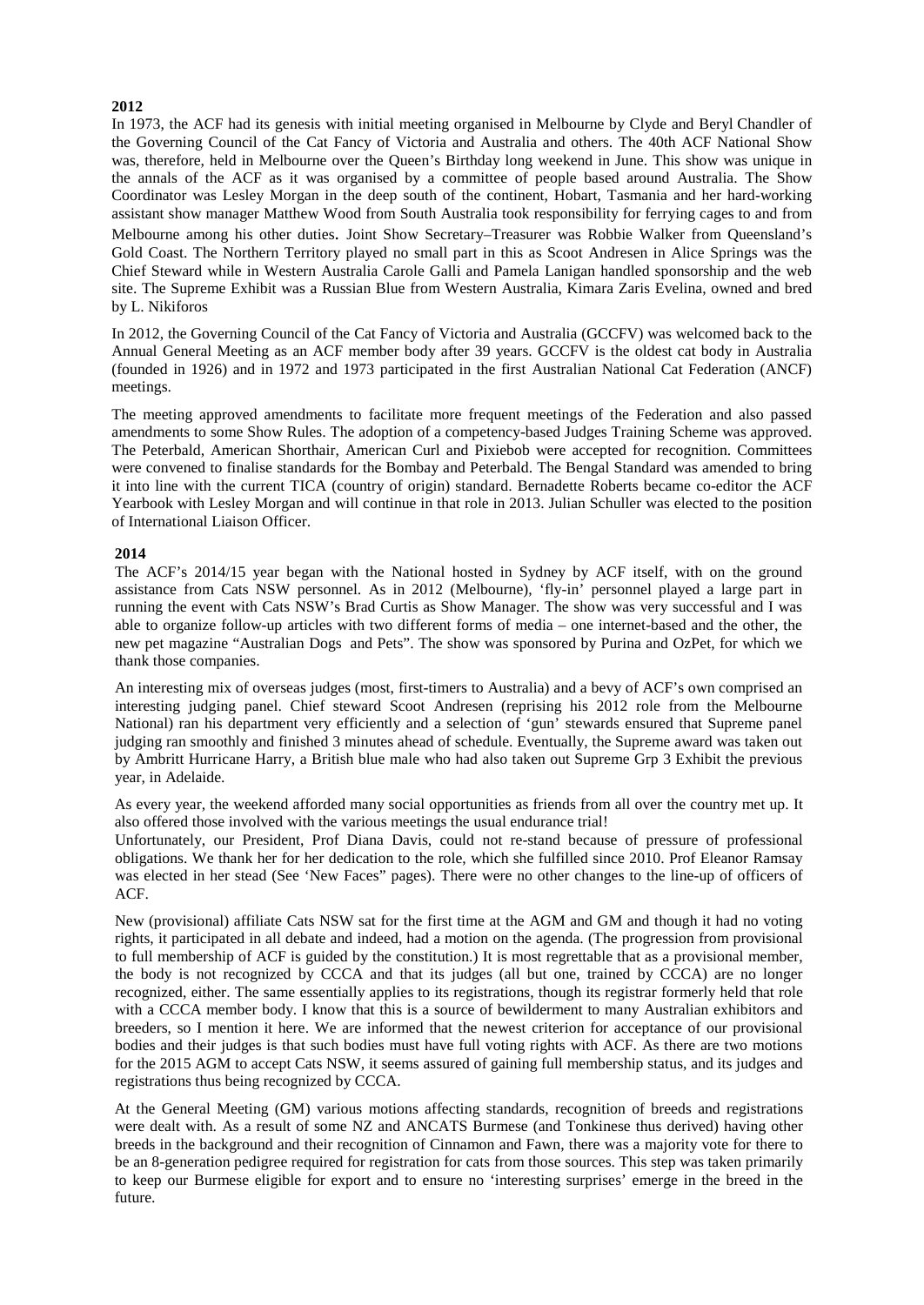A motion from WA that we recognize the Aphrodite Giant (from Cyprus) was based on its recognition by WCF and the sole representative of the breed in this country was present for inspection. It gained full recognition on a7/2 vote. There were slight amendments to the Maine Coon, Norwegian Forest and Burmese standards, while the Bi-colour Ragdoll is now allowed (as per Birman) a mix of colour and pink on the paw pads (6/3).

As it's a natural phenomenon when dealing with tipped and shaded silver cats, the Burmilla breed had golden added to its palette. There was much discussion revolving around the Manx and Cymric breeds and a working party is to report to the 2015 GM with its findings, based on GCCF practice. On-going work on breeding bylaws and refinement of the Judge Training by-law will also be reviewed in Perth, where the 2015 National weekend is to be held.

After several years of communication with FIFe, it seems the ACF adaptation of the EMS code (a Sandi Gemmell and ILO project) to cover ACF-specific colours and breeds has been given the official thumbs up. We were thanked at the WCC for our on-going communications with FIFe on this. EMS ("Easy Mind System" created by a friend in Norway, Eva Minde) is becoming a universal code, 'spoken' by many breeders all over the world and being adopted outside FIFe on an increasing basis. It always seemed sensible for usage to be uniform rather than there being differing interpretations and consequent confusion, which would defeat the whole purpose. How much simpler to note on a pedigree "OSH os 09 25" rather than "Oriental Shorthair cinnamon silver ticked tabby bi-colour"! It's interesting that the originator of breed coding, GCCF (Governing Council of the Cat Fancy, UK), is switching to EMS!

With the 'anti cat' sentiment which so sadly abounds in our country, we need all the good PR we can get. Cats in general but pedigreed ones in particular are featured in a new series of postage stamps produced by Australia Post, just released. (I was sworn to secrecy until the series was a fait accompli.) The trail of emails backwards and forwards with its Philatelic Content Researcher as photos were acquired and cross-checked was extremely lengthy, but we now have a product. Cats NSW Secretary Terry Goulden supplied the photo of the Australian Mist featured; surely the centerpiece of the collection.

During the year, there have been a number of new judges added to the ACF panel – some brand new, others transferring from elsewhere; in one case, after some 40 years' service with one body. We welcome one and all. At the end of 2014, COAWA (Cat Owners' Association of WA), applied to ACF for membership. This body has been fully functional under CCCA auspices since 1992, but as with GCCFV before it, (the oldest body in the country) the requirement for provisional membership still applies to bodies transferring to ACF. A management agreement is in place and mentors appointed by the ACF Exec will help with the transition from one national governing body to the other. Several more judges are joining the ACF panel, their previous CCCA panel status being respected by ACF. We wish COAWA a long and mutually productive relationship under the ACF umbrella.

#### **2015**

The new year began in Perth, where CatsWA staged a successful eight ring show held over two days. For the first time since 1987, a GCCF judge (John Hansson) officiated at the ACF National, along with Lone Lund and Martti Peltonen (FIFe, Denmark and Sweden respectively) and a bevy of TICA ladies from the USA: Mary Lou Anderson, Adriana Kajon and Vickie Shields. Bronwyn Main and Chris Lowe represented NZCF while judges from various ACF affiliates also took to the floor. Eventually, Supreme Exhibit was won by serial Supreme winner Ambritt Hurricane Harry.

That evening at the dinner, there were two presentations of note: The retirement of Nell Evans after many years dedicated service as Secretary and the ACF's most prestigious 'gong', the Distinguished Service Award, which went to Sandi Gemmell. This award has only been given four times and all four recipients were present on this occasion.

Because the show occupied two days, the weekend was a particularly long one. The Judges Guild AGM and seminar was staged on Monday and in the absence of the President, the meeting elected Scoot Andresen to chair the meeting, which he did extremely decisively, with scrupulous impartiality.

The following day the ACF's own AGM and GM were held. Second term President, Professor Eleanor Ramsay, impressed all with her clarity and humanity and steered the meeting through a heavy agenda. Incoming Secretary, Carole Galli (WA), no doubt emerged from the meeting a little overwhelmed, but she has certainly picked up the baton and run! The meeting accorded provisional membership to Western Australian body, COAWA.

Among many other items, the Neva Masquerade was recognised, cow-hocking was declared a withhold fault in all breeds, as were reduced nose leather size and/or restricted or pinched nasal aperture and audible, difficult breathing or mouth breathing. The Russian standard was amended to the liking of the breeders and the meeting and the three-year moratorium on standard changes was removed.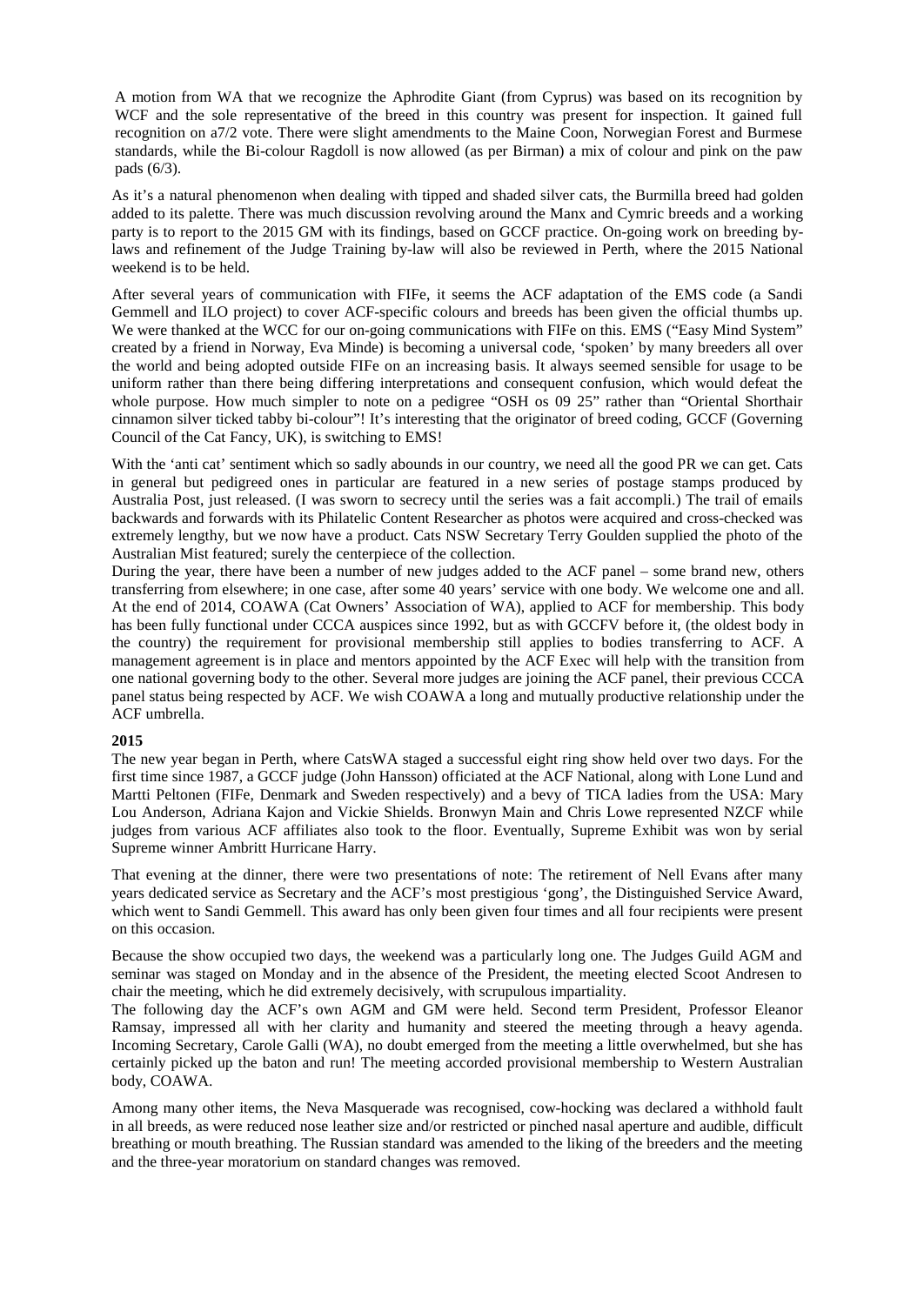We were not to know it at the time, but Perth was the last many of us were to see of stalwart John Evans, Nell Evans' husband and helpmate (and for one term, a member of the ACF Executive), whom so many of us regarded with such affection. His death in November was pretty much inevitable, but still came as a shock. Since 1998, John had been a fixture at National weekends, always at the ready to help the local crew with set up or any odd jobs that might relieve the burden on show management. This year's National weekend just won't be the same without him.

It was entirely fitting that in November 2015, CCCA finally voted to recognise the judges of Cats NSW, all of whom had been CCCA trained. In fact, the last year has seen an unprecedented number of established judges transferring to ACF as individuals (rather than en bloc, as when GCCFV, FCCQ and COAWA joined as member bodies) as well as a smattering of new, ACF-trained judges joining the panel. We also have a former ANCATS AB judge (originally CCCA panel) undergoing an assessment/mentoring programme with Cats NSW. So, it's been a year of expansion.

## **2016**

QFA hosted the National in Brisbane, judges representing CFA, TICA, NZCF and ACF officiated over two days and six rings. The Lance Barnard AO award for Supreme Exhibit was won by CH Kimara Blu Shimma Kinda Special, a Russian owned and exhibited by Alan & Janis Christison and bred by the inimitable Lucy Nikiforos. OzPet the odour free litter continued their support and we welcomed Royal Canin for the first time.

Topics for the seminar held on Monday included presentations by Dr Ian Williams BVSc, Royal Canin on Nutrition for Queens & Kittens, Lorraine Shelton, Link between Colour and Temperament was enjoyed by all present, Karpati, a new pattern that has emerged in domestic cats in the Carpathian Mountains and is similar in appearance to the Lykoi the "werewolf cat". Jamie Christian presented the Lykoi a new breed which was elevated to Championship status with TICA from 1 May 2017. Heather Roberts, a TICA judge introduced the Singapura and Brian Pearson, CFA presented the Turkish Angora which was given recognition at the 2016 General meeting the following day.

The ACF Cat Legislation Committee was formed with representatives from each state, the purpose of the committee is to increase knowledge of cat legislation in each state and work towards uniformity of cat legislation nationally for the benefit of cats and responsible cat breeding and cat ownership. Joy Verrinder representing the Animal Welfare League and convenor of the G2Z projected was appointed as an advisor to the committee. The meeting agreed to recognise CATZ Inc. thereby respecting NZCF's recognition.

A new award for Companion cats was agreed, to be known as the ACF Companion Award of Honour. Best in Show companion cats over nine months of age where there is a minimum of five companions present are eligible for the award.

Sandi Gemmell, Acting President and the ILO represented ACF at the 2017 World Cat Congress meeting in Las Vegas at the end of April. WCC does not legislate in any way, its aim is to promote better understanding and cooperation between the world's major cat organisations which meet annually to freely discuss matters of mutual concern in a friendly relaxed and co-operative atmosphere.

## **2017**

June 2017, breeders, judges and exhibitors converged on Melbourne for the 45th ACF National Annual and meetings, hosted by Governing Council of the Cat Fancy of Australia & Victoria (GCCFV). Officiating over the two days of the show were judges from NLKV, one of the oldest & largest independent association in the Netherlands, CFA, TICA. NZCF and ACF. The Supreme Exhibit was Kalame Abishua a British Shorthair owned and bred by Faye Martini-Jakson, Royal Canin and OzPet continued their very generous support, in addition to state member bodies, clubs and individual breeders.

The Lykoi breed often referred to as the Werewolf cat was up for recognition with ACF, Attendees were very fortunate to meet and assess two recent arrivals from the USA with excellent temperaments another observation was the unique appearance of the coat in that it looks very sparse and wiry but is in fact very soft. "Photo". The following day the Lykoi was accepted, with the requirement that breeders continue to provide health reports to the relevant member body and the ACF Secretary and to continue to DNA testing.

Dr. Caroline Barrett's BVSc, interesting and informative presentation on Nutrition of Cats at Different Life Stages, Pamela Barrett's topic was Compare and Contrast the Birman & Ragdoll whilst Darrell Newkirk presented the Abyssinian which included a discussion on the differences between the cats in the US compared to the Australian cats. Kaai du Plessis covered Technology and judging, the negatives and positives.

The final presenter of the day was Dr. Richard Malik BVSc FACVSc PhD on the Genetic Diseases in Cats. His presentation was extremely entertaining and informative and left the audience wanting an encore.